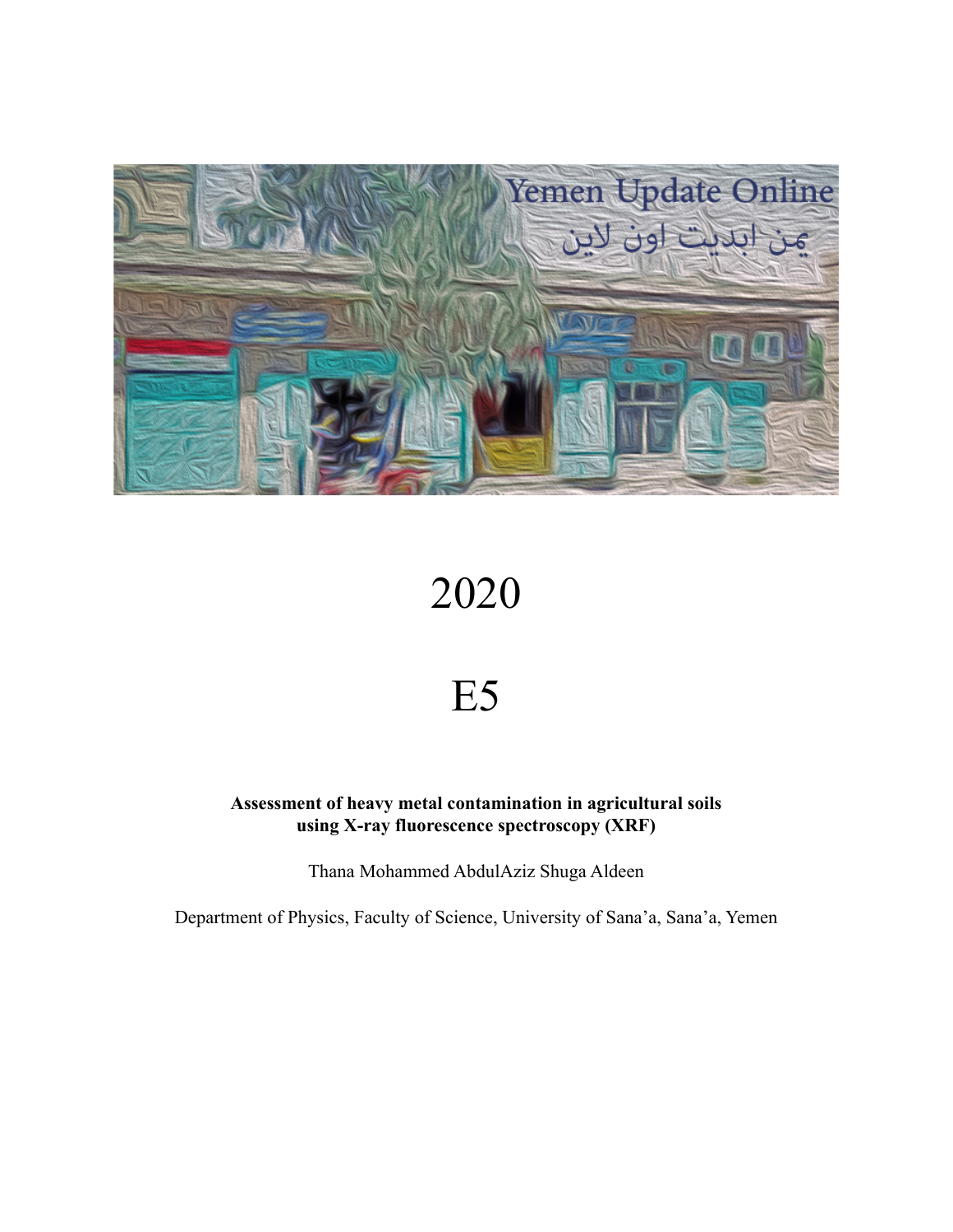## **Assessment of heavy metal contamination in agricultural soils using X-ray fluorescence spectroscopy (XRF)**

#### **Thana Mohammed AbdulAziz Shuga Aldeen**

*Department of Physics, Faculty of Science, University of Sana'a, Sana'a, Yemen*

#### **Abstract**

An investigation of possible pollution of heavy metals in the agriculture soils at Bani-Alharith, Sana'a, Yemen. was conducted using energy dispersive X-ray fluorescence spectrometry (EDXRF). Twenty soil samples (n=20) collected from the agriculture fields around Sana'a wastewater treatment plant were analyzed for heavy metals V, Cr, Co, Ni, Cu, Zn, Pb, Sn, Mn, Ti and Zr. The data revealed that the concentration levels of these heavy metals in all examined soil exceeded the recommended safety values as V (223 mg/kg) , Cr (365.5 mg/kg), Co (459 mg/kg), Ni (130 mg/kg), Cu (106.5 mg/kg), Zn (289 mg/kg), Pb (64 mg/kg), Sn (186.5 mg/kg), Mn (1437 mg/kg), Ti (12214 mg/kg) and Zr (657.5 mg/kg). Tin (Sn) and cobalt (Co) significantly exceeded recommended concentration limits. Soil contamination was assessed on the basis of contamination factor  $C_f^i$ , geoaccumulation index I<sub>geo</sub>, and enrichment factor E<sub>F</sub>. The mean  $C_f^i$ , I<sub>geo</sub> and E<sub>F</sub> decreased in the order of  $Sn > Co > Cr > Cu > Ni > Zn > V > Ti > Pb > Zr > Mn$ . The use of sewage water for irrigation could be one of the main reasons of high level of heavy metals in the studied area in addition to the anthropogenic activities and geogenic sources. A comprehensive environmental management strategy should be concerned by the government to address soil pollution in the agricultural areas, setting irrigation water quality standards and wastewater treatment plant management strategies.

*Key Words*: Heavy metal, contamination in agricultural soil, x-ray fluorescence spectrometry.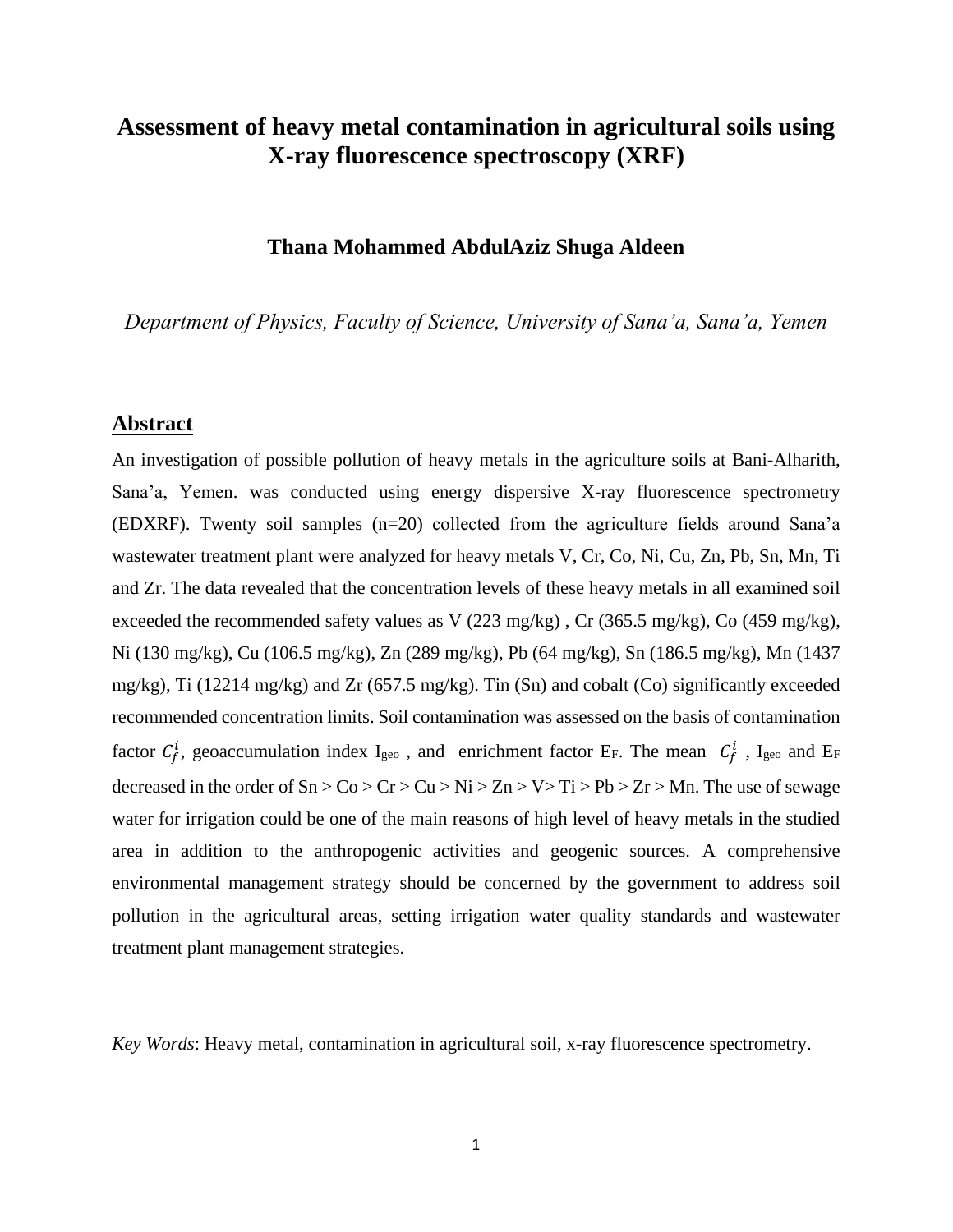## **1. Introduction**

Soils are complex mixtures of organic, inorganic materials and metal compounds from anthropogenic sources. It plays a key role in determining human well-being, providing key ecosystem services, supporting food production, and the natural recycling of C and essential nutrients in the environment. Soil is considered contaminated when chemicals are present or other alterations have been made to its natural environment. This is often originating from natural sources or different anthropogenic activities, such as mining, industrial activity, Sanitation (wastewater), accidental releases of chemicals or the improper disposal of hazardous waste [1, 2]. Moreover, inputs of heavy metals to soils through agricultural activities have increased in the past decades due to world population expansion [3]. Heavy metal content of soil is of major significance in relation to their fertility and nutrient status. Many metals such as Zn, Cu, and Se are essential elements for normal growth of plants and living organisms. However, high concentrations of these metals become toxic. Other metals, which are not included in the group of essential elements, such as Pb or Cr, may be tolerated by the ecosystem in low concentration, but become harmful in higher concentrations [4, 5]. The elevated levels of heavy metal in soil become one of the most serious pollutants in the natural environment due to their toxicity, persistence and ability to accumulate in soft tissues and enter the body via inhalation, ingestion, and skin absorption that whenever they accumulate in body tissue faster than the body's detoxification pathways, a gradual buildup of these toxins will occur.

In agricultural soils, the accumulation of heavy metals is a growing public concern because it threatens environmental health [6, 7] They can be accumulated in plants and animals, and then pass through the food chain and living organisms to human beings as the final consumer [8]. Conventional methods of soil analysis such as atomic absorption spectroscopy (AAS) [9], inductively coupled plasma atomic emission spectroscopy (ICP-AES) [10] and inductively coupled plasma mass spectrometry (ICPMS) [11] involve soil sample preparation (which can include wet digestion). The methods are laborious, expensive and prone to inaccuracies due to the possibility of contamination from the chemical reagents used. Moreover, digestion often involves heating which may lead to loss of volatile analytes. More innovative analytical techniques are thus required for soil quality (SQ) analysis.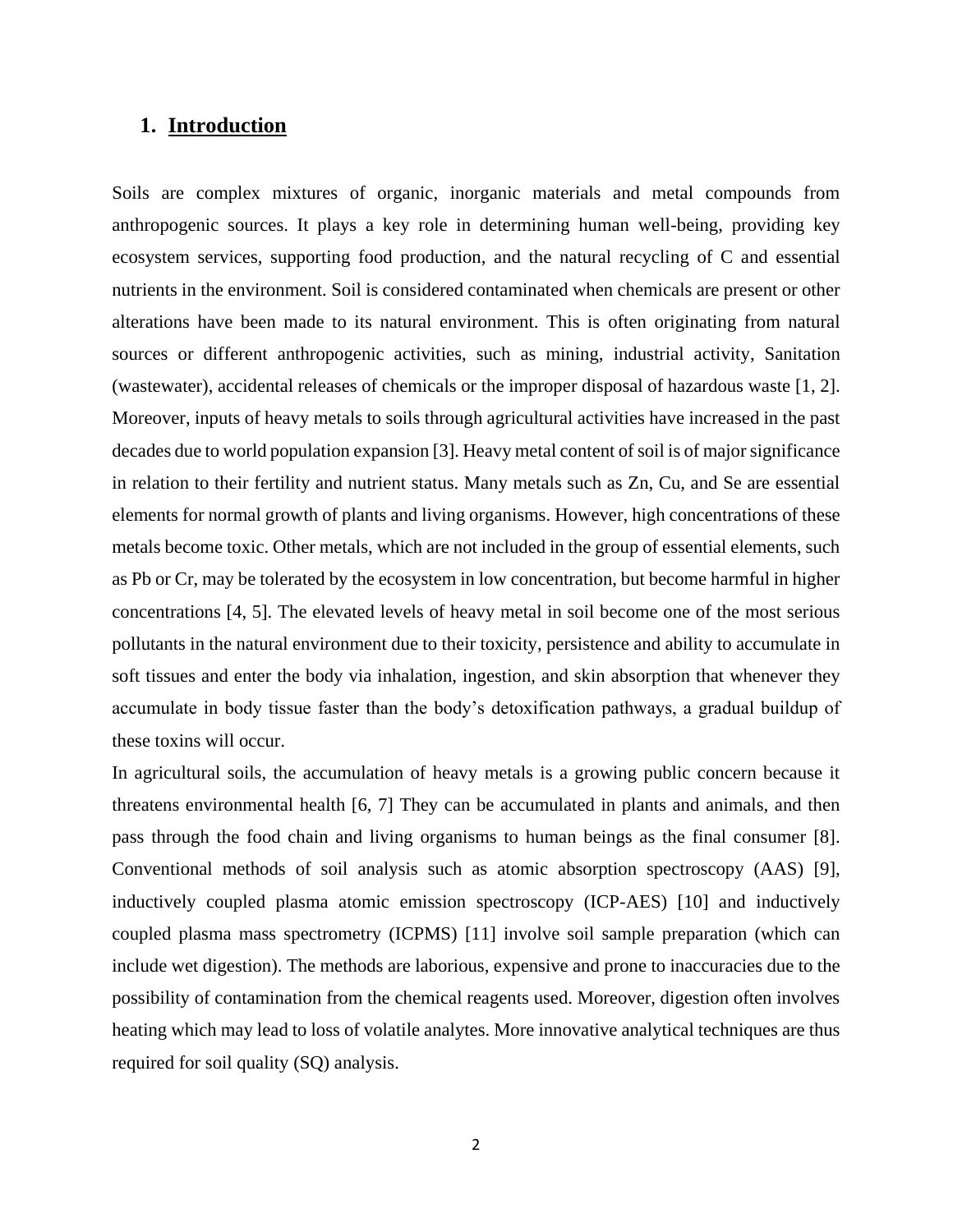X-ray fluorescence (XRF) spectroscopy can be used as a potent tool which enables simultaneous quantitative analysis of the multi-elemental composition of samples [12]. The energy and intensity of the characteristic radiation of the element embedded are used to identify and quantify the concentration respectively. The analytical quality of the spectra obtained depends on the sample composition and instrumental parameters [13]. On the other hand, from a green analytical point of view, X-ray fluorescence (XRF) provides a reagent-free environmentally friendly and nondestructive technique, which permits to determine the mineral content of samples without any complex sample pre-treatment, thus minimizing laboratory space, resources and safety implications, also avoiding the use of chemical reagents. Furthermore, XRF presents the possibility of making in situ analysis and could be considered a green technique [14]. Thus, the XRF analysis is recommended for continuous monitoring a wide range of contamination sites.

Bani Al Harith is an agriculture area north Sanaa, the capital of Yemen. It is one of the main sources which provide many agricultural products to Sana'a. The main source of water used for irrigation in this area is the sewage water resulted from Sana'a wastewater treatment plant. The main problem is Sana'a treatment plant operator overloaded therefore the effluent is partially treated or sometimes untreated and the farmers used these effluents in agriculture. There is a real need to achieve investigation of some element concentrations in the agricultural soil, assess the spatial distribution of their anomalous locations, recognize the potential environmental risk and identify possible pollution sources in this area. According to the authors' knowledge, no study has previously performed comprehensive investigations in Bani Al Harith area to assess the heavy metal or trace elements and their impact on the agricultural soils. The aim of the present work is to study the potential soil contamination in Bani Al Harith agricultural area north Sana'a using Energy Dispersive X-Ray Fluorescence Spectrometer (EDXRF) to identify the concentration of heavy metals and assess the contamination level in the agriculture soil. The results of this work may be helpful for the government in controlling and alleviating heavy metal contamination in the agricultural areas which will become a serious problem in the future, assist in developing strategies to wastewater treatment plant management and setting irrigation water quality standards.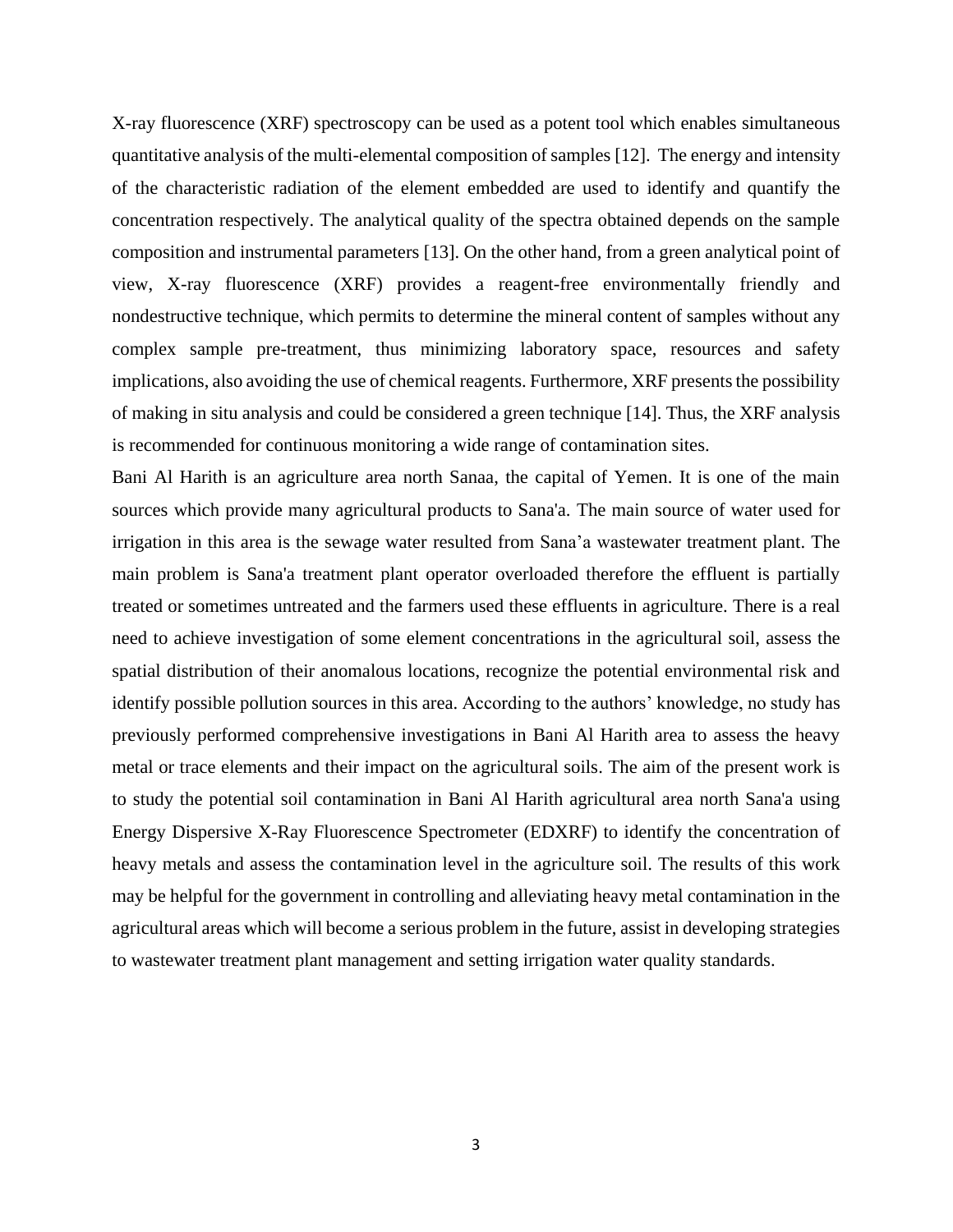## **2. Materials and methods**

#### **2.1 Description of the study area**

The study area is "Bani Al-Hareth a district of the Sana'a Governorate, Yemen. Soil samples were collected from the agriculture fields around Sana'a wastewater treatment plant in the area located in  $44^{\circ}12'18'' - 44^{\circ}12'54''$  E longitude and  $15^{\circ}30'44.46'' - 15^{\circ}31'10.56''$  N latitude. The study area is bounded by Sana'a international airport from the south, Bait-Hanthal village from the west side. It is a plain wide-open area descending towards the north and it is free from hills and mountain areas.

The climate of the study area can be classified as arid. The ratio between average annual precipitation (P) and annual reference evaporation (Eo), (Arid  $0.03 < P/Eo < 0.25$ ). The maximum temperature ranges between 29.5  $\degree$  in June and 22.2  $\degree$  in December and the minimum temperature ranges between 11.7  $\degree$  in August and 2.5  $\degree$  in December. The maximum value of humidity is 50% in April and November and the lowest value is 34% in June. The highest wind speed is 233 km/day in June. The sunshine hours are ranged between 8.9 hr in November and 6.3 hr in July. The rainy months are March, April and August with maximum rainfall reaches 68 in August. The studied area depends upon the sewage water in about 95% and only 5% from ground water to irrigate the cultivated areas. This refers to the high cost of wells water and decreased economical income in comparison to irrigation with sewer water (low cost) [15].

The major cultivated crops in the study area are:

- 1. Grains (50%) such as sorghum (both grain and fodder while roots and stems are used for fuel), barely (for feed and green fodder), wheat (Food crop), maize (fodder and fuel), pulses as lentil, fenugreek beans broad beans and chickpeas.
- 2. Vegetables (45%) such as potatoes, tomatoes, onion, cucumber...etc.
- 3. Fruit trees (5%).

#### **2.2 Sampling and analysis**

The effluent of Sana'a wastewater treatment plant is discharge through the open channel about 10 km to the end point near Arhab asphalt road. The soil samples were collected from the agriculture fields around Sana'a wastewater treatment plant along the two sides of the wastewater channel.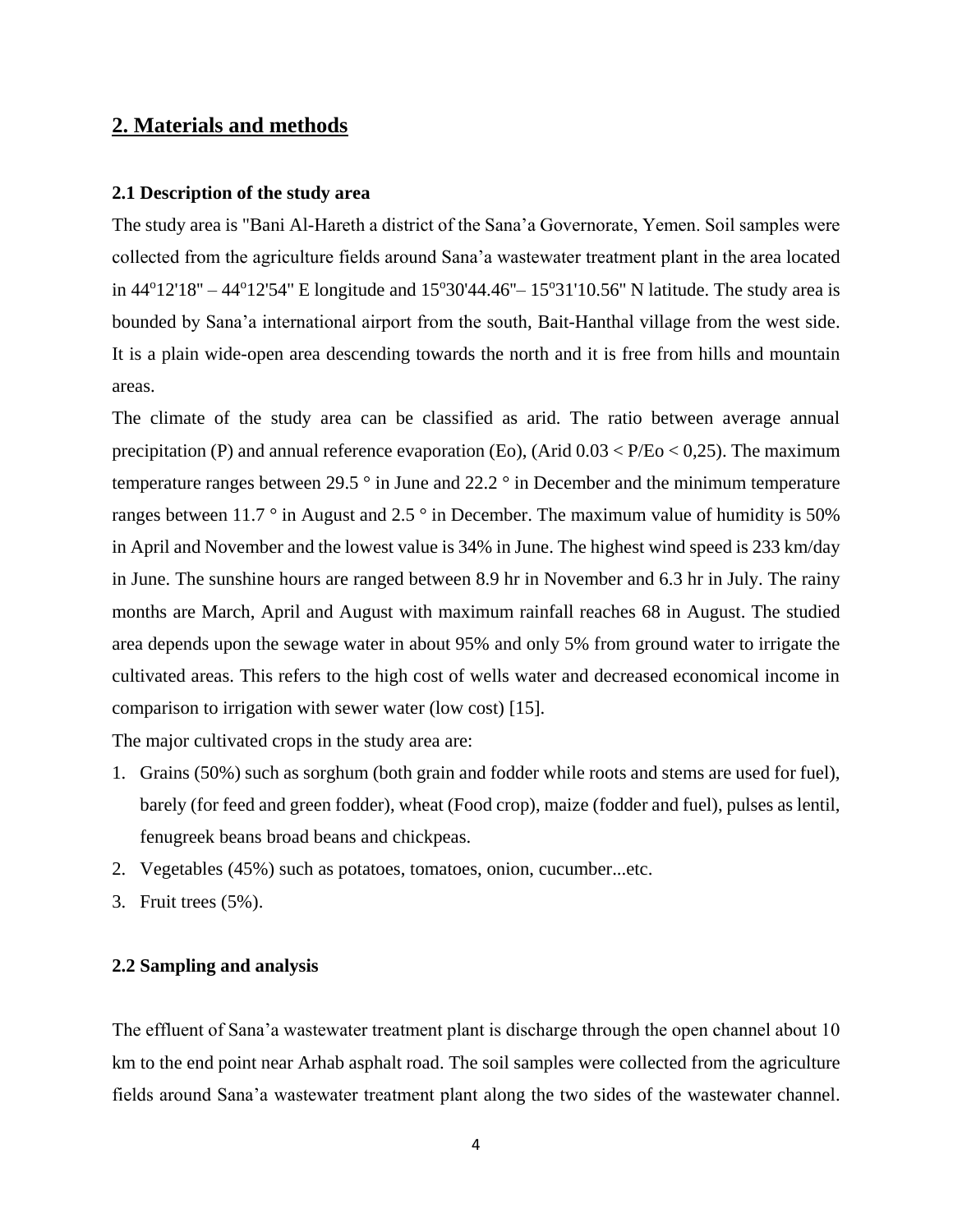The location of the sampling points is shown in Fig. 1. Some agricultural crops in the study area and the open earth canal of the treated wastewater are shown in Fig 2 and 3.



Fig. 1: Location of study area and distribution of sampling points. (the yellow points represent soil sampling sites, the blue region is the wastewater treatment plant and the black line is the wastewater channel).



Fig. 2: Some agricultural crops in the study area.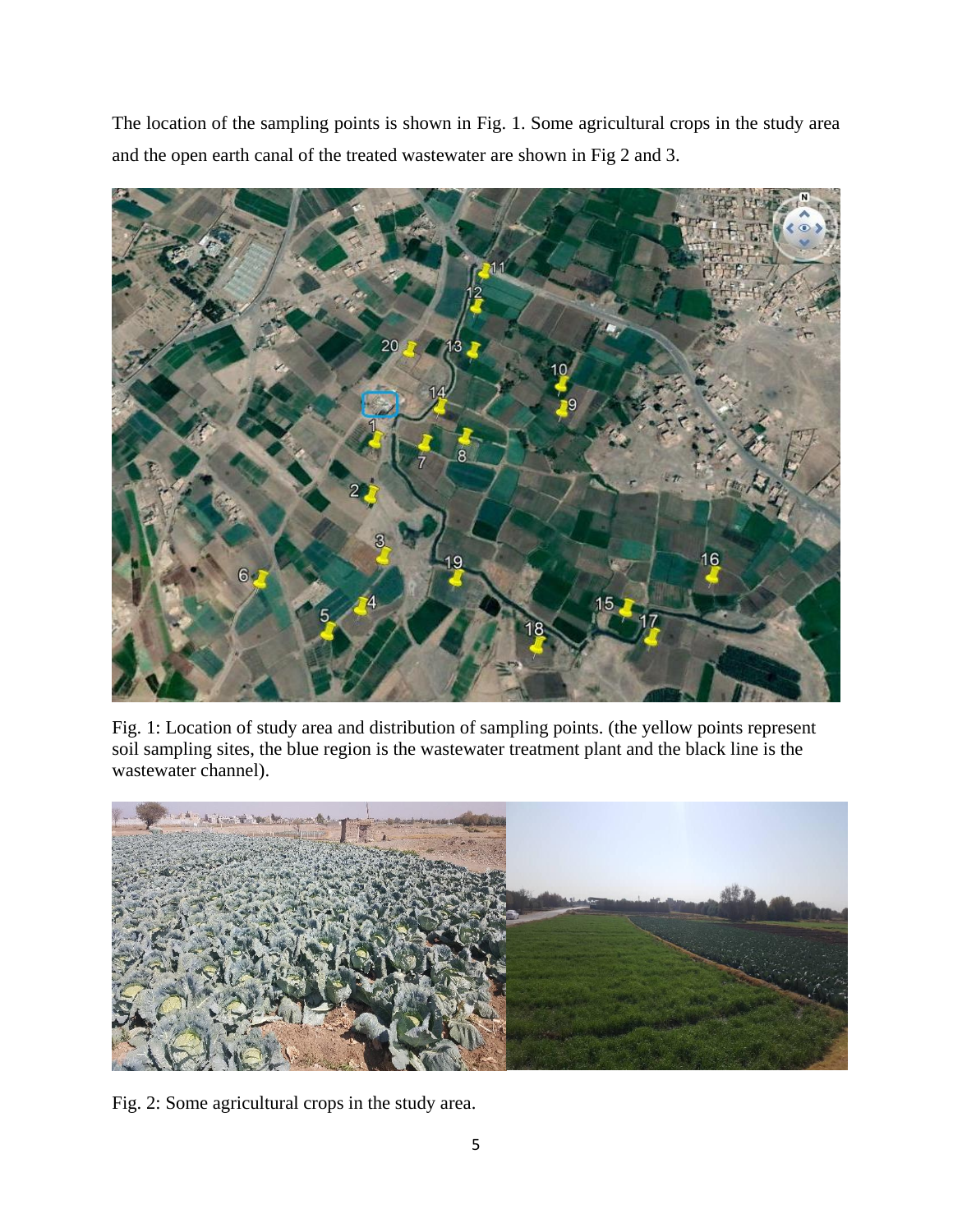

Fig. 3: The open earth canal of the treated wastewater.

20 soil samples were collected from the top soil (0–15cm) depth, which is usually contaminated. The exact longitude and latitude of the sampling sites has been determined were determined in the field through GPS Essentials program, based on the principles of Global Positioning System (GPS). The samples were removed from the large stones and plant materials and sealed in clean labeled polyethylene bags, kept in an isolated box and transported to the laboratory in the same day. In the laboratory, the soil samples were air dried at room temperature  $(25 °C)$  for a few days. The dry soil samples were finely powdered by swing-grinding mill and then sieved to 100 mesh size (US Standard). Sample pellets were prepared for analysis by Xray fluorescence spectrometry (XRF), using a hydraulic press and in collapsible aluminum cups.

4.0 g of each milled soil sample and 2.5 g of boric acid were added in the mold synchronously, and pressed into a 32 mm-diameter and pressed under a hydraulic press at 25-ton pressure to get a pellet (Hydraulic Press, specac, Ltd., UK).

#### **2.3 Instrumentation**

PANalytical Epsilon 3-XL Energy Dispersive X-Ray Fluorescence Spectrometer (EDXRF) was used to determine the heavy metals in the soil samples. A Rhodium (Rh) anode is used in the X-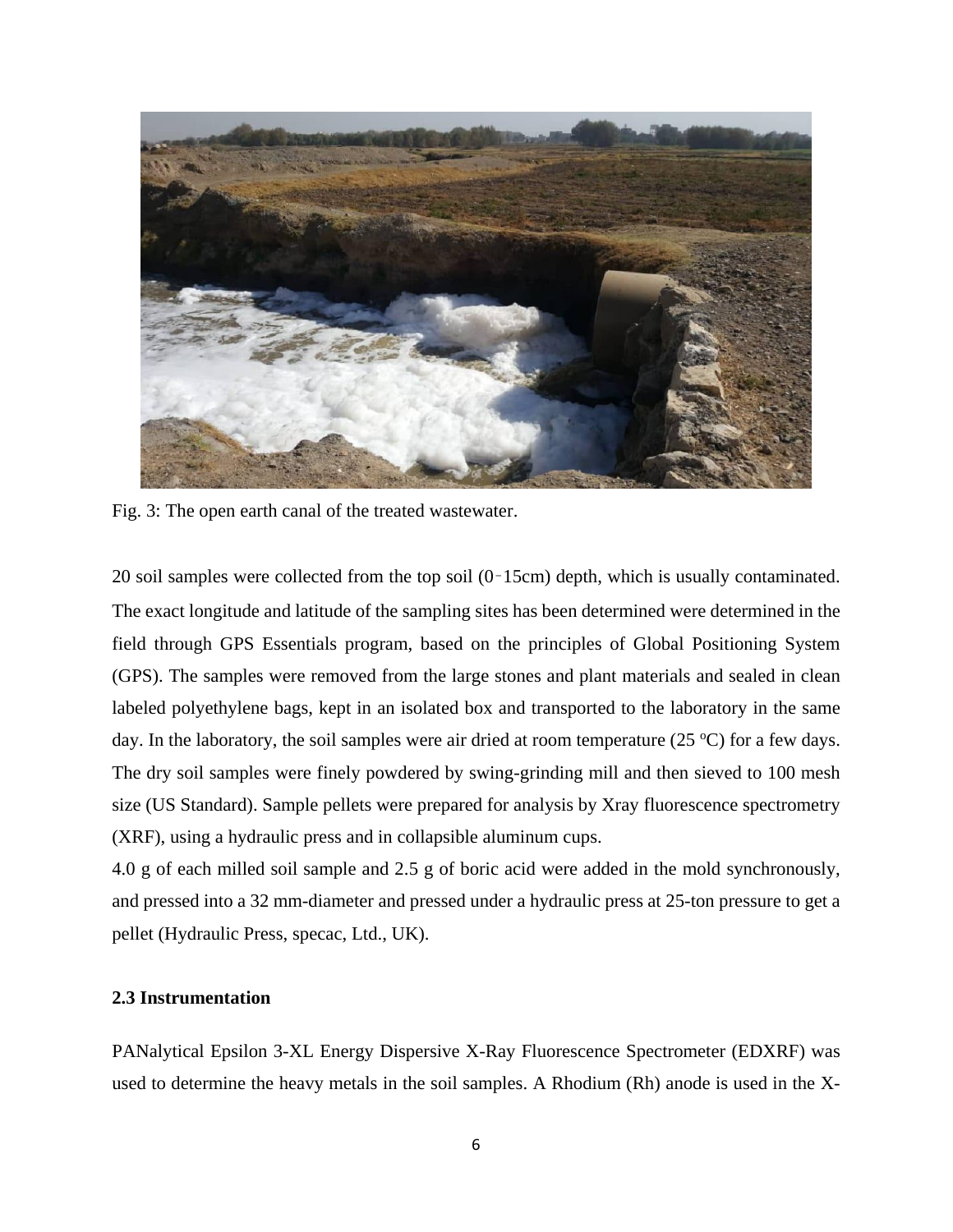ray tube, which operated at up to 50 kV and current up to 3 mA; at a maximum power level of 15 W. The accuracy of the analysis was assessed by using standard reference samples.

#### **2.4 Contamination assessment methods**

#### *2.4.1 Assessment of soil quality*

In the interpretation of geochemical data, choice of background values plays an important role to compare trace element concentrations between contaminated and uncontaminated soils. Because of the background values of all elements of interest in the investigated soils are not known, metal concentrations in analyzed soils were compared with the Canadian Soil Quality Guidelines (Canadian Council of Ministers of the Environment, CCME, 2009) [16] to assess the pollution in the study area. Canadian Soil Quality Guidelines are defined as the concentrations recommended to provide a healthy, functioning ecosystem capable of sustaining the existing and likely future uses of the site by ecological receptors and humans.

#### *2.4.2 The degree of contamination*

The degree of contamination is expressed as:

(1) Contamination factor  $(C_f^i)$ ,

- (2) Geoaccumulation index *(Igeo),* and
- (3) Enrichment factors*(EF)*

All of these soil contamination indicators are calculated with respect to the concentration of elements in the Earth continental crust [17].

#### **3. Results and discussion**

#### **3.1 Heavy metals concentrations:**

XRF analyses of the soil samples identified the presence of metal oxides  $SiO<sub>2</sub>$ ,  $Ai<sub>2</sub>O<sub>3</sub>$ ,  $Fe<sub>2</sub>O<sub>3</sub>$ ,  $CaO$ , K2O, MgO, P2O5, Ti, Cl, Na2O and SO<sup>3</sup> (major) and heavy metals V, Cr, Co, Ni, Cu, Zn, Pb, Sn, Mn, Ti and Zr (minor). The concentrations of these eleven heavy metals in all soil sampling sites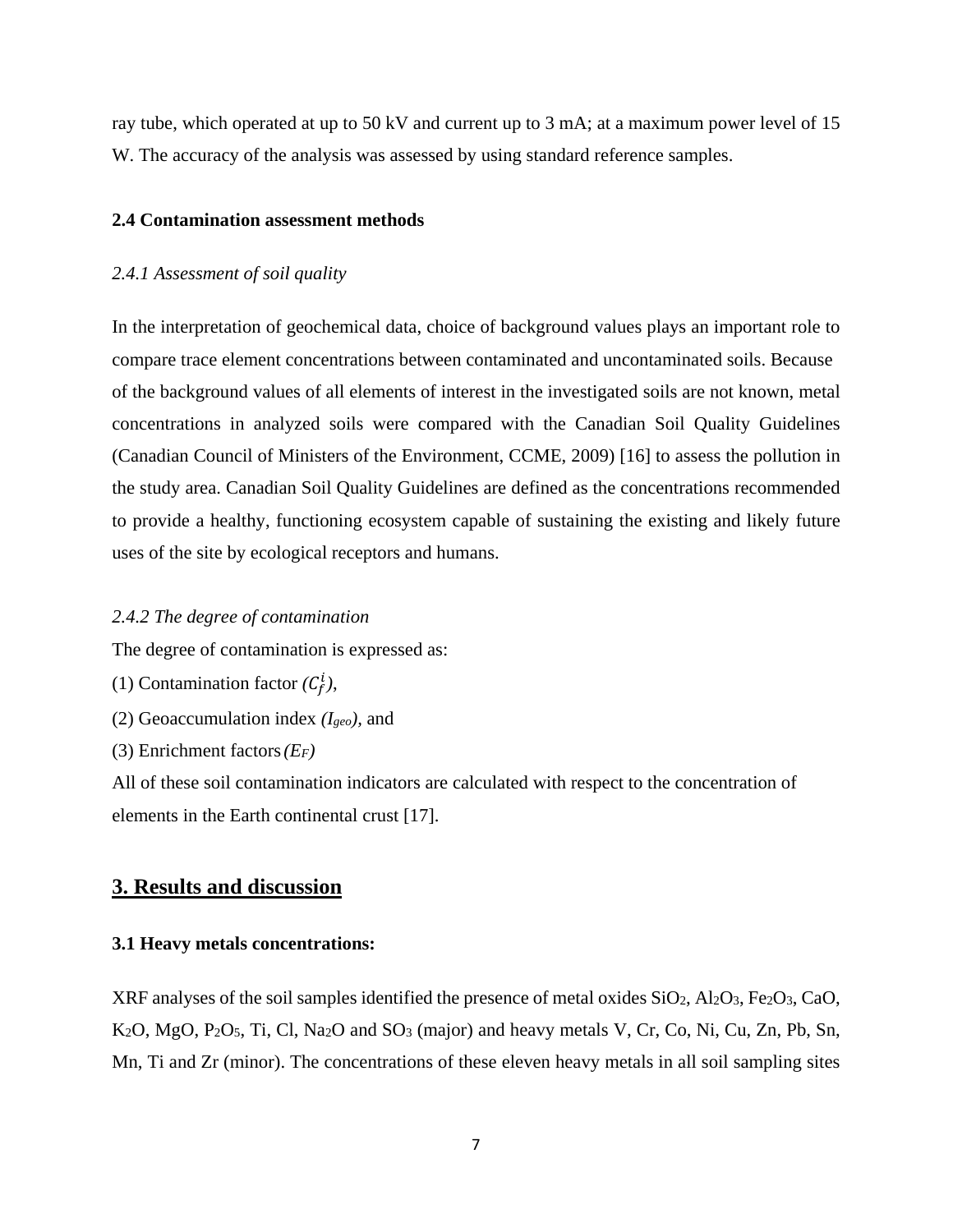(n=20) were studied by XRF technique to assess their concentration levels in the studied agricultural soil.

#### **Vanadium (V):**

Vanadium content of soil depends upon the parent material and the pedogenic process associated with its development. Composition of the parent material has less bearing on V content of mature, developed soils. Vanadium usually has a wide and varied industrial usage in dyeing, textile, metallurgy and electronics. As majority of the industries are textile and petroleum products, which clearly indicates that the source is anthropogenic from industries in the area.

#### **Chromium (Cr):**

Chromium is a low mobility element, especially under moderately oxidizing and reducing conditions and near-neutral pH values.  $Cr^{6+}$  adsorption decreases with increasing pH, and  $Cr^{3+}$ adsorption increases with increasing pH. On the other hand, Cr (VI) is toxic for biological systems [18].

#### **Cobalt (Co):**

Co2+ belongs to a group of transition metals. It most often assumes the  $+2$ ,  $+3$ , and less often a  $+1$ oxidation state. Only the 59Co isotope, representing 100 % of the isotopic composition of natural  $Co^{2+}$  is stable. Contamination of soils with  $Co^{2+}$  is mainly caused by mining and smelting activity, fertilizer use, and sewage sludge spreading. The bioavailability of  $Co^{2+}$  and, thus, its toxicity is also affected by the physicochemical properties of the soil environment such as structure, organic matter, pH, and complexing compounds. The response to an excess of  $Co^{2+}$  in a plant is heightened activity of superoxide dismutase (SOD), an enzyme responsible for O2 dismutation and an increase in iron sequestration and ferritin synthesis.  $Co^{2+}$  plays a quite important role in the human body because it is the central atom of cobalamin, a coenzyme precursor, whose deficiency causes anemia [19].

#### **Nickle (Ni):**

Nickel is the 24th most abundant metal in the Eart's crust and 5th most abundant element by weight after iron, oxygen, magnesium and silicon, constituting about 3% of the earth composition. Nickel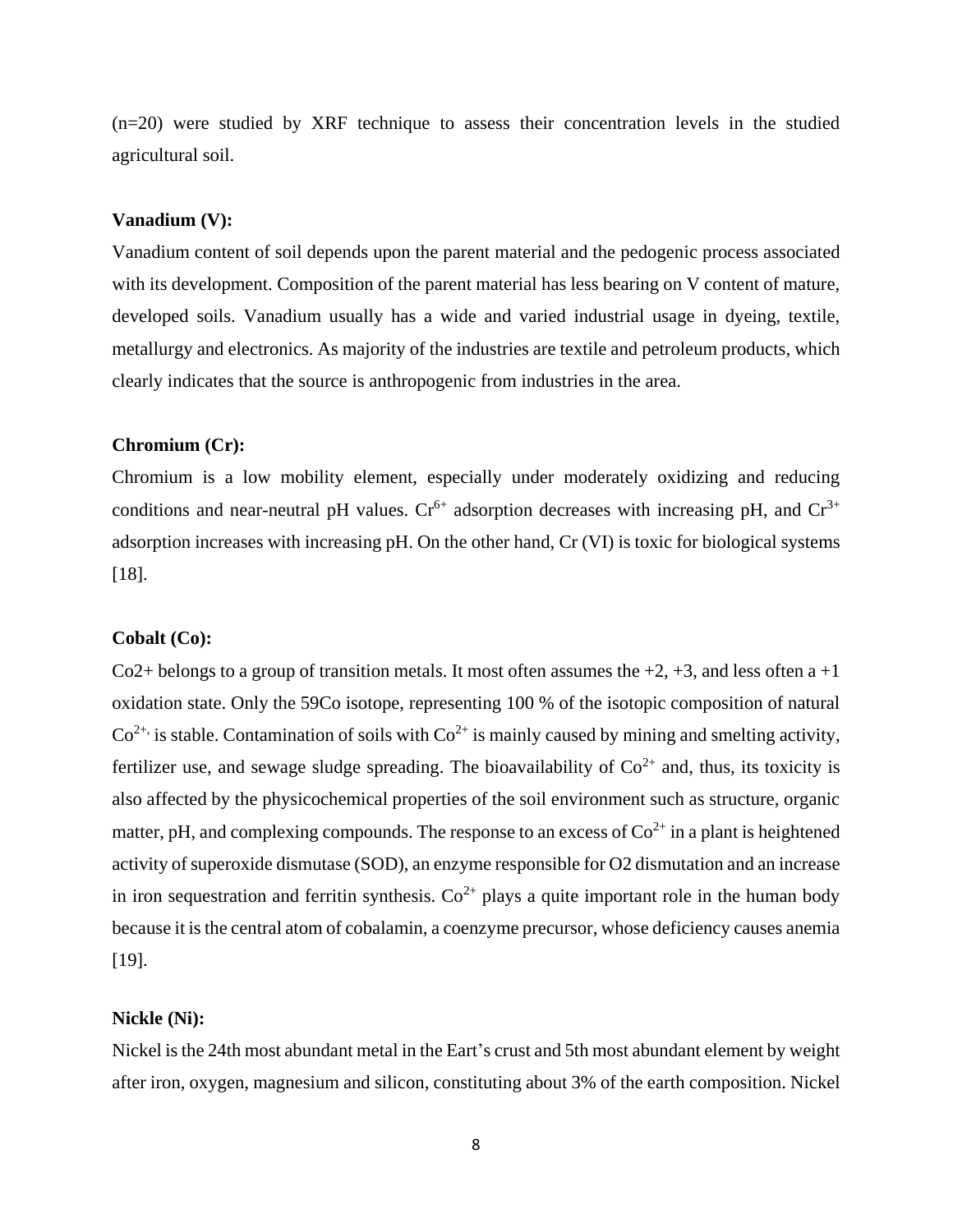usually exists in the 0 and  $+2$  oxidation states, but less frequently in the  $-1$ ,  $+1$ ,  $+3$  and  $+4$  oxidation states. Naturally, nickel occurs widely in the environment, being released through both natural and anthropogenic sources, but seldom in its elemental form. Nickel's natural source to the environment include forest fires and vegetation, volcanic emissions and wind - blown dust. Industrial waste materials, lime, fertilizer and sewage sludge constitute the major sources of nickel into soils. Nickel from anthropogenic sources is more readily taken up by plants than that from natural occurring sources. The most common plants that have been identified for their tolerance to and hyper accumulation of nickel include cabbage, cauliflower and turnip as well as, leguminosae such as bean and pea. Food intake is the major route of nickel exposure for the general population [20].

#### **Cupper (Cu):**

Copper occurs in the Earth's crust at concentrations between  $25-75$  mg kg<sup>-1</sup>, with the abundance pattern that shows the tendency for the concentration in mafic igneous rocks  $(60-120 \text{ mg kg}^{-1})$  and argillaceous sediments  $(40\n-60 \text{ mg kg}^{-1})$ , but it is rather excluded from the carbonate rocks  $(2\n-10$ mg  $kg^{-1}$ ). Copper can be released into the environment by both natural sources and human activities. It is often found near mines, industrial settings, landfills and waste disposals. In soil solids and solution copper occurs almost exclusively as the divalent cation  $Cu^{2+}$ , and the reduction of  $Cu^{2+}$  to  $Cu^{+}$  and Cuo is possible under reducing conditions. The most important sink for Cu is soil organic matter, and its complexation with organic matter. Copper is retained in soils through exchange and specific adsorption mechanisms. High dose of Copper is said to be toxic and carcinogenic. Overdoses of copper may also lead to neurological complications, hypertension, liver and kidney dysfunctions [21].

#### **Zinc (Zn):**

Zinc belongs to a group of trace metals, which are essential for the growth of humans, animals and plants and are potentially dangerous for the biosphere when present in high concentrations. The main sources of pollution are industries and the use of liquid manure, composted materials and agrochemicals such as fertilizers and pesticides in agriculture [22]. Higher contamination of zinc causes hematological disorders.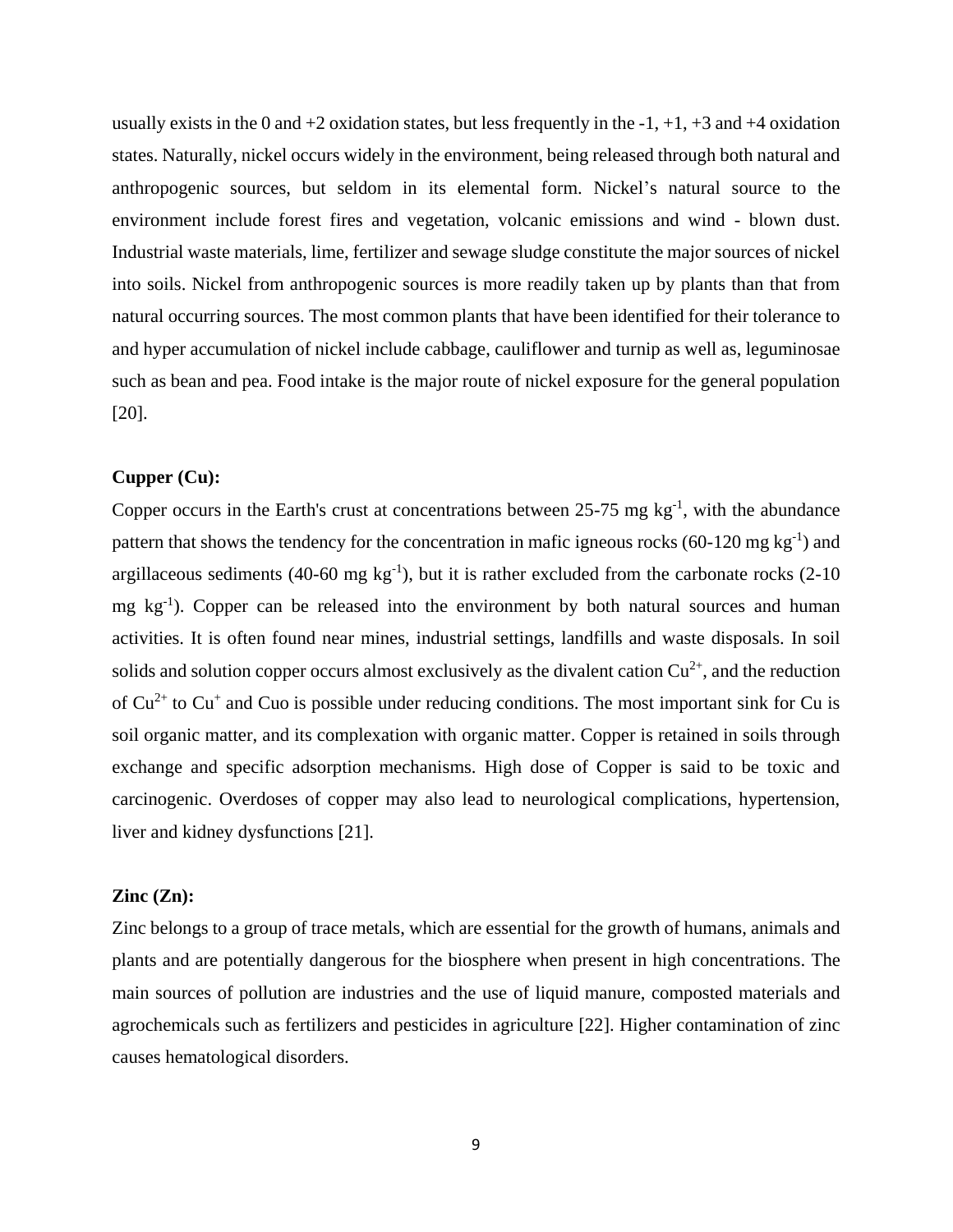#### **Lead (Pb):**

The species of Pb vary considerably with soil type; it is mainly associated with clay minerals, Mn oxides, Fe and Al hydroxides and organic matter. In some soil types, Pb maybe highly concentrated in Ca carbonate particles or in phosphate concentrations. Lead is released from smelting, motorvehicle exhaust fumes, chemical fertilizer and from corrosion of lead pipe work. Lead solubility is controlled principally by PbCO3 and low-alkalinity and low-pH waters can have higher Pb concentrations. The presence of lead reduces the enzymatic activity of the biota, and in consequence, incompletely decomposed organic material accumulates in the soil [23].

#### **Tin (Sn):**

Tin (Sn) is a naturally occurring heavy metal in the Earths' crust, at an average concentration of 2.5 mg/kg. It is therefore also a component of many soils due to the natural weathering of bedrock. is found in two oxidative states, stannous  $(+2)$  and stannic  $(+4)$ . The concentration of Sn in the environment is highly variable, and is dependent on the use and release of Sn containing products by both natural sources such as the weathering of rocks and volcanic eruptions, and anthropogenic activities such as industrial processes, agriculture and mining. In the soil, Sn usually has limited to no mobility, and is usually tightly bound in the top soil. The effects of soil  $\text{Sn}^{2+}$  mobility should be examined. When the concentrations of Sn in soil increases, the amount of Sn supplied to the plants also increases and higher concentrations will be taken up and incorporated into the plant tissues [24].

#### **Manganese (Mn):**

Manganese is one of the most abundant metals in soils, where it occurs as oxides and hydroxides, and it cycles through its various oxidation states. Manganese occurs principally as pyrolusite (MnO2), and to a lesser extent as rhodochrosite (MnCO3). Manganese is one out of three toxic essential trace elements, which means that it is not only necessary for humans to survive, but it is also toxic when too high concentrations are present in a human body. Highly toxic concentrations of manganese in soils can cause swelling of cell walls, withering of leaves and brown spots on leaves. The uptake of manganese by humans mainly takes place through food, such as spinach, tea and herbs. The foodstuffs that contain the highest concentrations are grains and rice, soya beans, eggs, nuts, olive oil, green beans and oysters. After absorption in the human body manganese will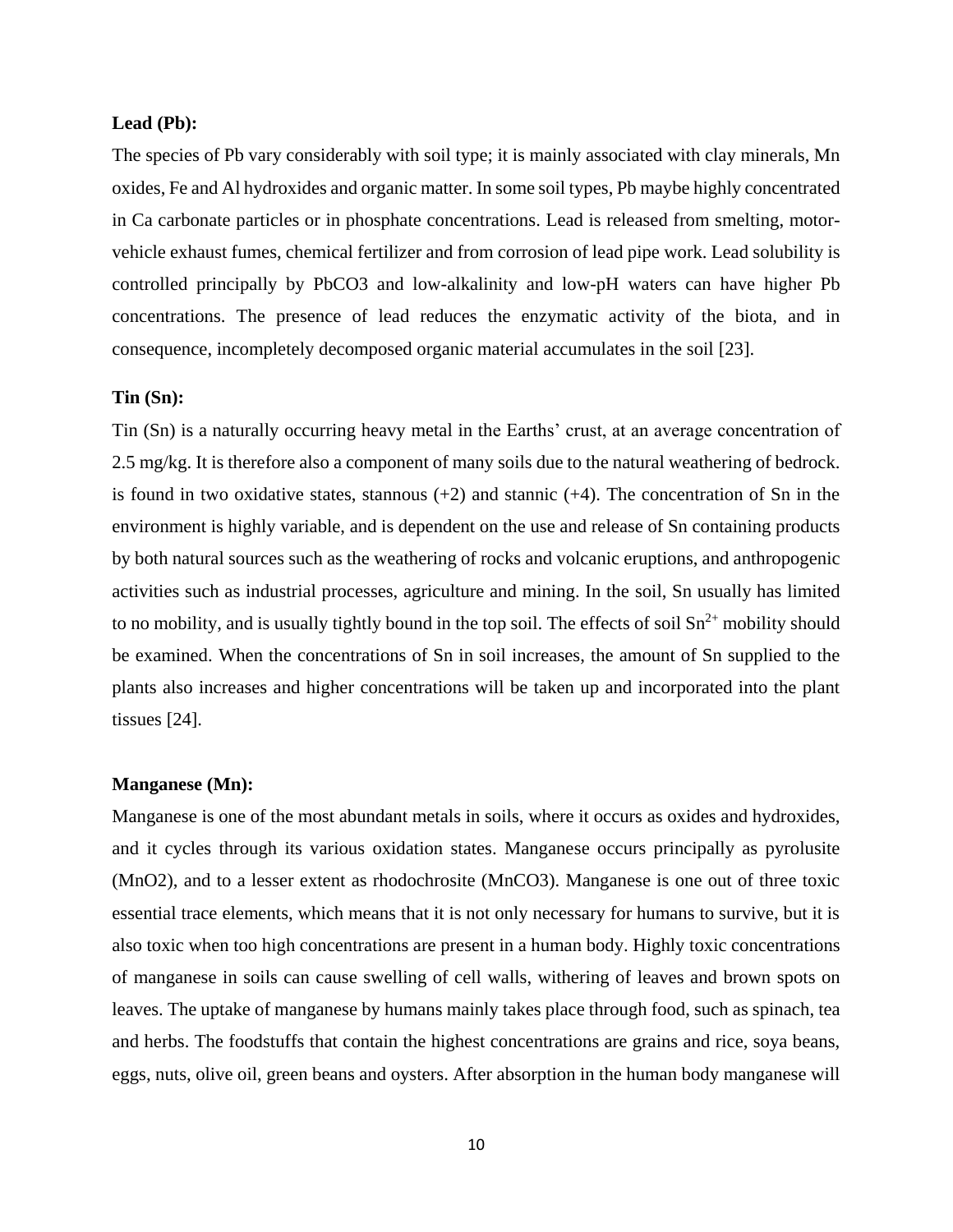be transported through the blood to the liver, the kidneys, the pancreas and the endocrine glands [25].

#### **Titanium (Ti):**

Titanium (Ti) is the ninth most abundant element in the earth's crust and makes up about 0.25% by moles and 0.57% by weight of the crust. Ti is the second most abundant transition metal, after iron (Fe). Ti exhibits oxidation states of  $Ti^{2+}$ ,  $Ti^{3+}$  (titanous), and  $Ti^{4+}$  (titanic), of which  $Ti^{2+}$  and  $Ti^{3+}$  are unstable, while  $Ti^{4+}$  is the most stable ion. The most important compound is  $TiO_2$ , which is mainly used in paints. Although Ti is not toxic for animals and humans, its effects on plants and bacteria show noteworthy concentration dependence. for plants, it shows beneficial effects on various physiological parameters at low doses and is toxic at higher ones. Although Ti is beneficial, it is not essential: Ti deficiency does not exist [26].

#### **Zirconium (Zr):**

Zr is the twentieth most common element in the earth's crust. It is generally considered to be immobile in soil because it has low water solubility and a strong tendency to polymerize. Moreover, Zr forms strong complexes with soil components, via zirconium dioxide and zirconocene dichloride, among others. The rate of adsorption/desorption of Zr to soil depends on its speciation and the characteristics of the soil involved. This element can be mobile in soil under a wide range of geological settings such as tropical weathering. Anthropogenic activities can modify the amount and nature of Zr that is present in soils and should be considered as a possible soil pollutant. Zr can significantly reduce plant growth and can affect plant enzyme activity.

The concentrations of the heavy metals V, Cr, Co, Ni, Cu, Zn, Pb, Sn, Mn, Ti and Zr were identified using XRF spectroscopy and their levels in the soil at various sampling points are presented in Table 1.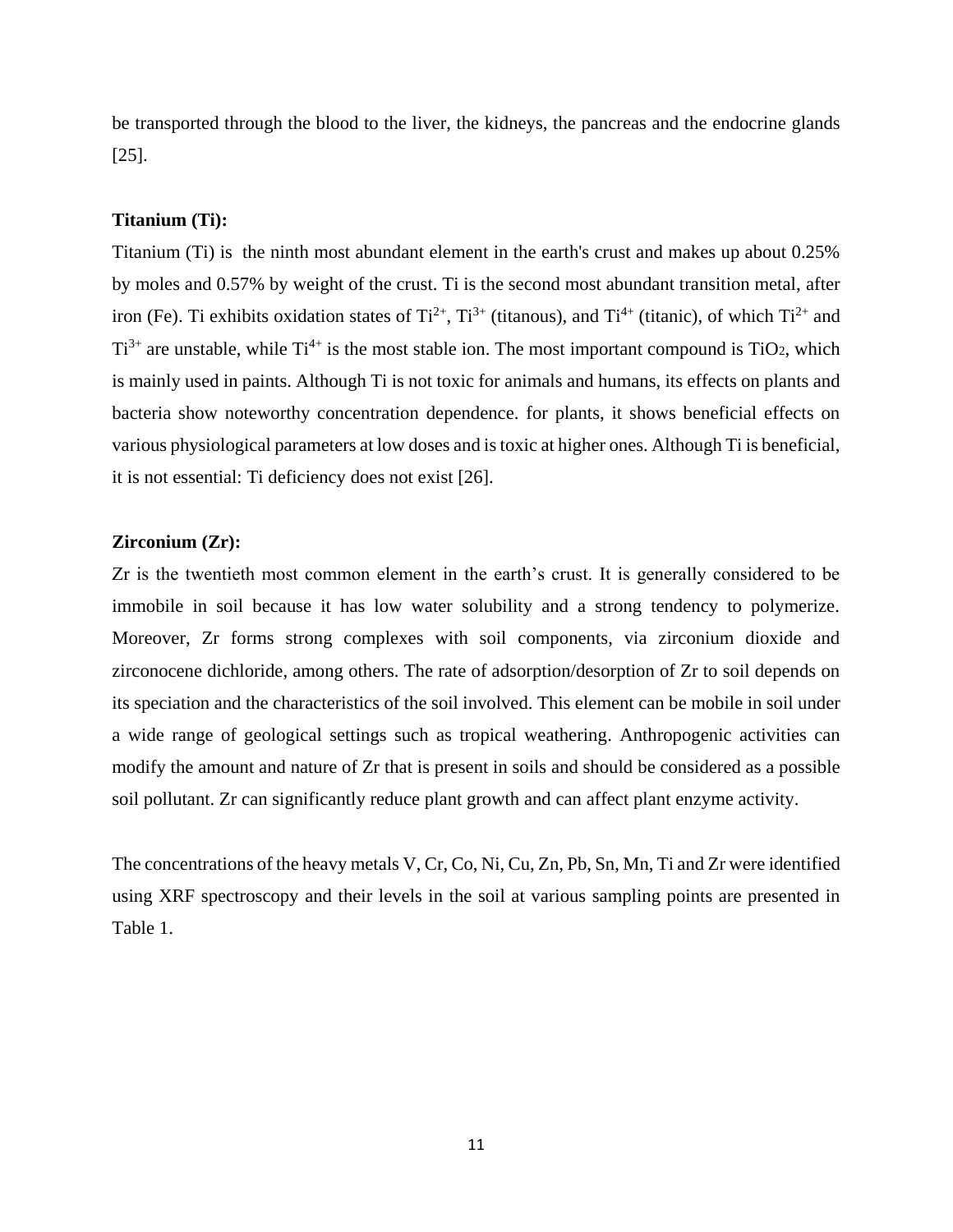| <b>Sample</b>           | $\overline{\mathbf{V}}$ | <b>Cr</b> | CO  | Ni  | Cu  | Zn  | Pb     | Sn    | Mn   | Ti    | Zr  |
|-------------------------|-------------------------|-----------|-----|-----|-----|-----|--------|-------|------|-------|-----|
| No.                     |                         |           |     |     |     |     |        |       |      |       |     |
| $\mathbf{1}$            | 250                     | 410       | 430 | 100 | 100 | 330 | 70     | 190   | 1110 | 14540 | 710 |
| $\boldsymbol{2}$        | 210                     | 510       | 350 | 100 | 70  | 160 | 50     | 160   | 1070 | 11570 | 620 |
| $\overline{\mathbf{3}}$ | 250                     | 350       | 460 | 110 | 90  | 270 | 60     | 200   | 1220 | 15960 | 820 |
| $\overline{\mathbf{4}}$ | 260                     | 440       | 460 | 140 | 130 | 340 | 60     | 210   | 1580 | 13800 | 890 |
| 5                       | 270                     | 350       | 440 | 120 | 90  | 230 | 50     | $---$ | 1310 | 14460 | 720 |
| 6                       | 270                     | 400       | 420 | 130 | 90  | 200 | 50     | 200   | 1290 | 13370 | 660 |
| $\overline{7}$          | 160                     | 280       | 490 | 110 | 80  | 210 | 50     | 140   | 1310 | 9160  | 490 |
| 8                       | 190                     | 350       | 400 | 140 | 100 | 260 | 60     | 180   | 1470 | 10540 | 540 |
| $\boldsymbol{9}$        | 190                     | 260       | 420 | 130 | 170 | 480 | 90     | 160   | 1410 | 10780 | 570 |
| 10                      | 210                     | 420       | 430 | 130 | 110 | 300 | 70     | 210   | 1560 | 10490 | 640 |
| 11                      | 210                     | 300       | 430 | 140 | 110 | 290 | 70     | 170   | 1530 | 11990 | 700 |
| 12                      | 230                     | 470       | 470 | 140 | 130 | 360 | $70\,$ | 220   | 1380 | 13320 | 760 |
| 13                      | 250                     | 450       | 500 | 140 | 110 | 360 | 70     | $---$ | 1420 | 13450 | 770 |
| 14                      | 190                     | 310       | 440 | 140 | 110 | 340 | 70     | 190   | 1500 | 10720 | 590 |
| 15                      | 230                     | 320       | 470 | 140 | 130 | 360 | 80     | 190   | 1480 | 12010 | 580 |
| 16                      | 230                     | 280       | 450 | 140 | 140 | 410 | 80     | 190   | 1600 | 12040 | 640 |
| 17                      | 200                     | 320       | 730 | 120 | 80  | 180 | 50     | 160   | 1480 | 10800 | 560 |
| 18                      | 200                     | 310       | 430 | 140 | 90  | 220 | 60     | 170   | 1540 | 11090 | 550 |
| 19                      | 230                     | 320       | 500 | 160 | 110 | 290 | 70     | $---$ | 1760 | 11790 | 640 |
| 20                      | 230                     | 460       | 460 | 130 | 90  | 190 | 50     | 230   | 1730 | 12410 | 700 |

Table 1: Heavy metal concentration (mg/kg) in soil samples-XRF data.

Descriptive statistics (minimum value, maximum value, mean, median and standard deviation SD) of the analyzed samples for the elements and reference value of metal concentrations in the upper continental crust are tabulated in Table 2.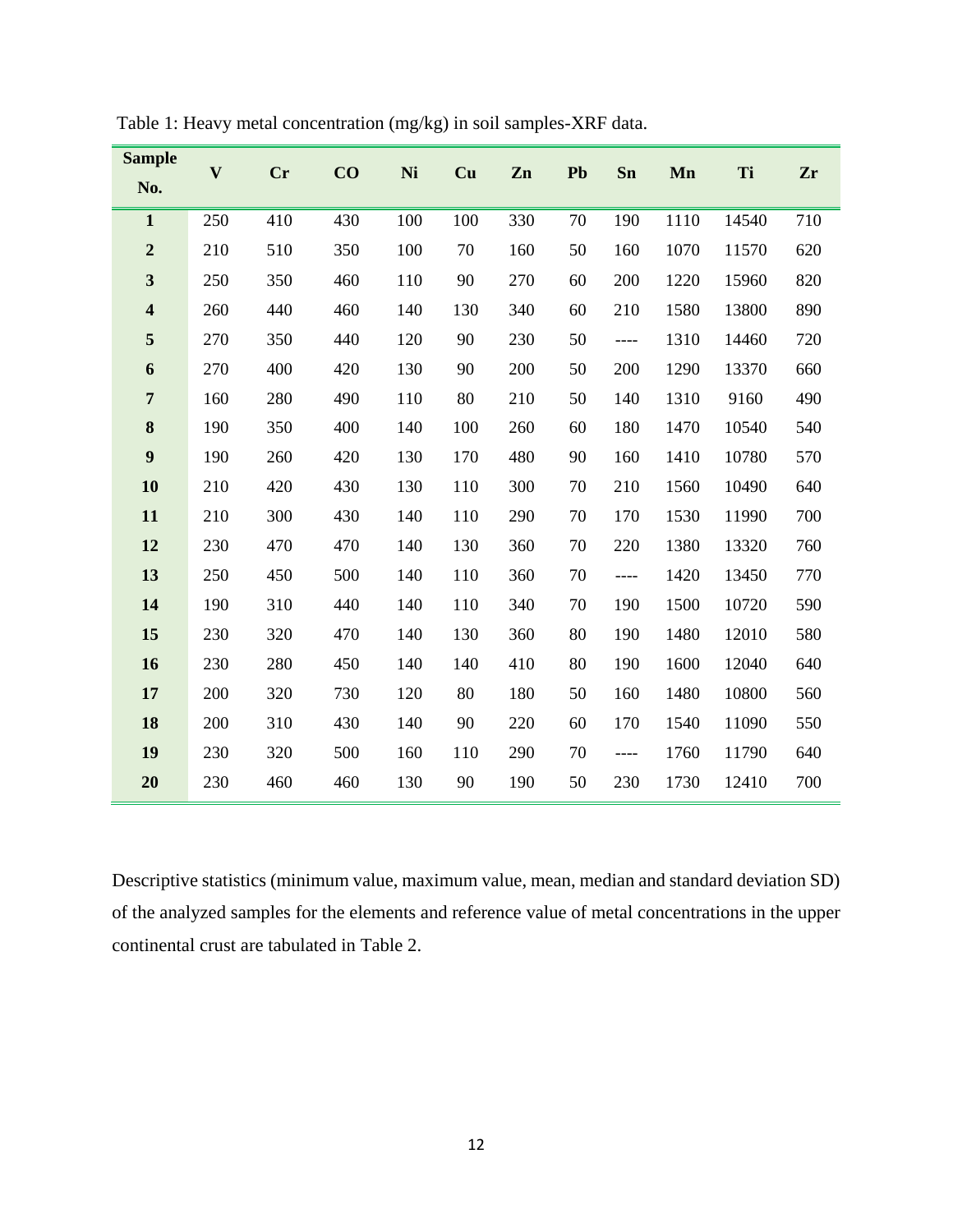|                 | V     | $\mathbf{C}$ r | CO    | Ni    | Cu    | Zn    | <b>Pb</b> | Sn     | Mn     | Ti      | Zr     |
|-----------------|-------|----------------|-------|-------|-------|-------|-----------|--------|--------|---------|--------|
| minimum         | 160   | 260            | 350   | 100   | 70    | 160   | 50        | 140    | 1070   | 9160    | 490    |
| maximum         | 270   | 510            | 730   | 160   | 170   | 480   | 90        | 230    | 1760   | 15960   | 890    |
| mean            | 223   | 366            | 459   | 130   | 107   | 289   | 64        | 186.47 | 1437.5 | 12214.5 | 657.5  |
| median          | 230   | 350            | 445   | 135   | 105   | 290   | 65        | 190    | 1475   | 12000   | 640    |
| SD              | 29.93 | 73.52          | 72.76 | 15.56 | 24.12 | 84.35 | 11.88     | 24.22  | 181.68 | 1693.60 | 101.92 |
| <b>Ref</b> [16] | 130   | 64             | 40    | 50    | 63    | 200   | 70        | 5      |        |         |        |
| <b>Ref</b> [17] | 53    | 35             | 11.6  | 18.6  | 14.3  | 52    | 17        | 2.5    | 527    | 3117    | 237    |

Table 2: Statistics of the determined elements in soil samples, and reference value of element concentrations in Canadian Soil Quality Guidelines Ref. [16] and in the upper continental crust Ref. [17].

The data revealed that the mean concentrations of heavy metals were significantly high for all elements. The heavy metals with enrichment levels exceeding the normally expected distribution in soil give rise to concern over the suitability of soils for growing crops.

Comparing the mean concentration value of each element in the examined soil sites  $(n=20)$  with the values recommended by Canadian Soil Quality Guidelines (CCM) [16] and the concentration value of element in the upper continental crust [17] reveals that contaminants can be arranged in descending order as follows;  $Sn > Co > Cr > Cu > Ni > Zn > V > Ti > Pb > Zr > Mn$ . Table 2 shows that the soils of the study area are enriched in relation to values recommended by CCM with factors of 37 for Sn; 11.5 for Co; 5.7 for Cr; 2.6 for Ni; 1.7 for V; 8.16 for Zn and cu; 1.4 for Zn and 0.9 for Pb. The mean values of Mn, Ti and Zr are about 2.7, 3.9 and 2.8 respectively times the natural background values in the upper continental crust.

The elevated concentrations of Sn, Co, Cr, Cu, Ni, Zn, V, Ti, Pb, Zr and Mn in the examined soil suggested anthropogenic sources of these elements.

## **3.2** Contamination factor  $(C_f^i)$

It is used to describe the contamination of a given toxic element and assess the soil contamination. According to Hakanson and Liu *et al.* [27,28],  $C_f^i$  was calculated using the following equation:

$$
\mathcal{C}_f^i = \frac{\mathcal{C}_{0-1}}{\mathcal{C}_n^i} \tag{1}
$$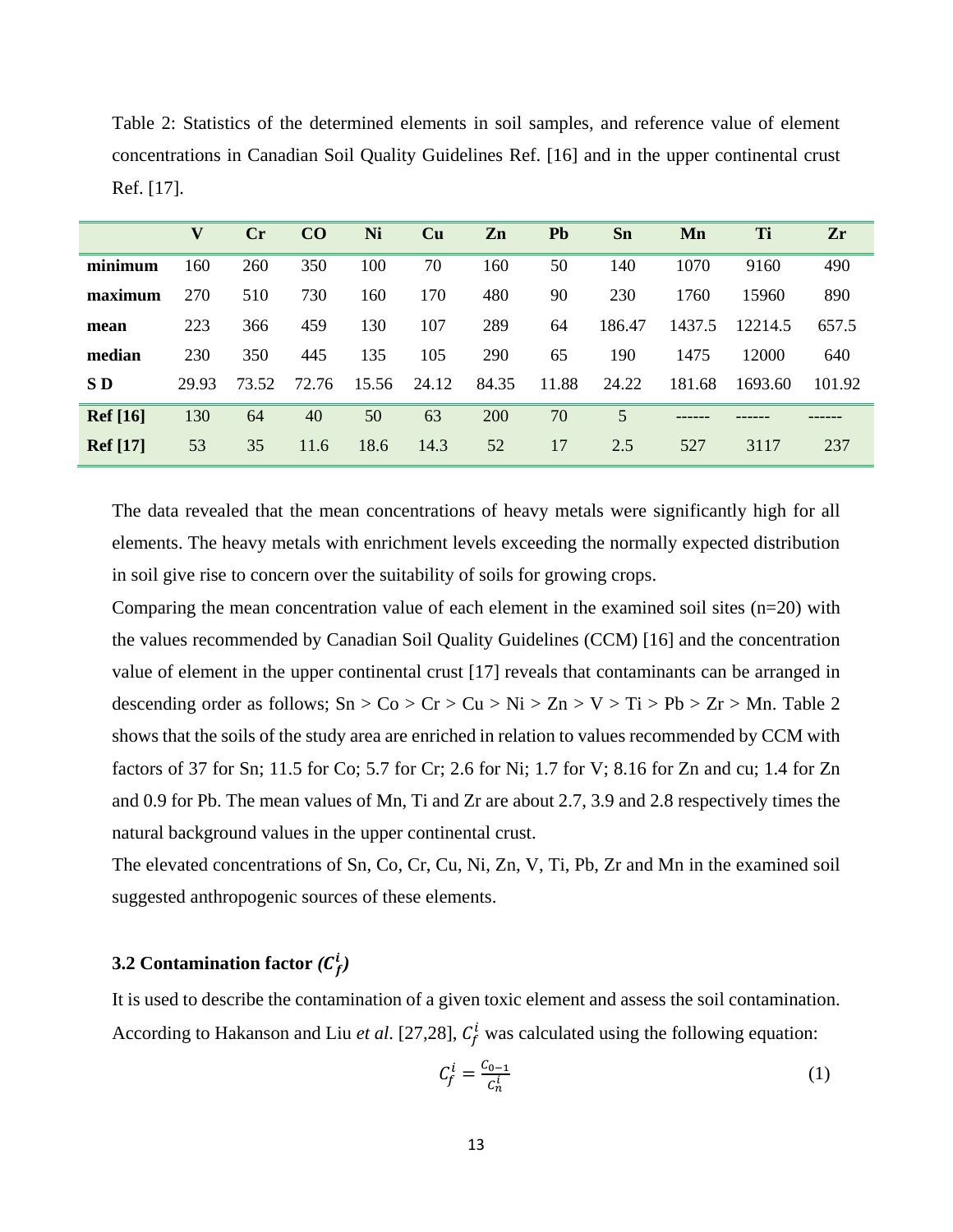where  $C_{0-1}^i$  refers to mean concentration of each element in soil and  $C_n^i$  refers to baseline or background value. The concentration of elements in the Earth's crust were used as a reference value, similar to the other factors. The calculated values of contamination factor for the determined heavy elements in soil samples are tabulated in Table 3 and the degree of contamination by metals according to soil index, contamination factor is listed in Table 4.

| <b>Sample</b>           | $\mathbf{V}$ |           |       |      |       |      |      |       |      |      |      |
|-------------------------|--------------|-----------|-------|------|-------|------|------|-------|------|------|------|
| No.                     |              | <b>Cr</b> | CO    | Ni   | Cu    | Zn   | Pb   | Sn    | Mn   | Ti   | Zr   |
| $\mathbf{1}$            | 4.72         | 11.71     | 37.07 | 5.38 | 6.99  | 6.35 | 4.12 | 76.00 | 2.11 | 4.66 | 3.00 |
| $\boldsymbol{2}$        | 3.96         | 14.57     | 30.17 | 5.38 | 4.90  | 3.08 | 2.94 | 64.00 | 2.03 | 3.71 | 2.62 |
| $\mathbf{3}$            | 4.72         | 10.00     | 39.66 | 5.91 | 6.29  | 5.19 | 3.53 | 80.00 | 2.31 | 5.12 | 3.46 |
| $\overline{\mathbf{4}}$ | 4.91         | 12.57     | 39.66 | 7.53 | 9.09  | 6.54 | 3.53 | 84.00 | 3.00 | 4.43 | 3.76 |
| 5                       | 5.09         | 10.00     | 37.93 | 6.45 | 6.29  | 4.42 | 2.94 |       | 2.49 | 4.64 | 3.04 |
| 6                       | 5.09         | 11.43     | 36.21 | 6.99 | 6.29  | 3.85 | 2.94 | 80.00 | 2.45 | 4.29 | 2.78 |
| 7                       | 3.02         | 8.00      | 42.24 | 5.91 | 5.59  | 4.04 | 2.94 | 56.00 | 2.49 | 2.94 | 2.07 |
| 8                       | 3.58         | 10.00     | 34.48 | 7.53 | 6.99  | 5.00 | 3.53 | 72.00 | 2.79 | 3.38 | 2.28 |
| $\boldsymbol{9}$        | 3.58         | 7.43      | 36.21 | 6.99 | 11.89 | 9.23 | 5.29 | 64.00 | 2.68 | 3.46 | 2.41 |
| 10                      | 3.96         | 12.00     | 37.07 | 6.99 | 7.69  | 5.77 | 4.12 | 84.00 | 2.96 | 3.37 | 2.70 |
| 11                      | 3.96         | 8.57      | 37.07 | 7.53 | 7.69  | 5.58 | 4.12 | 68.00 | 2.90 | 3.85 | 2.95 |
| 12                      | 4.34         | 13.43     | 40.52 | 7.53 | 9.09  | 6.92 | 4.12 | 88.00 | 2.62 | 4.27 | 3.21 |
| 13                      | 4.72         | 12.86     | 43.10 | 7.53 | 7.69  | 6.92 | 4.12 |       | 2.69 | 4.32 | 3.25 |
| 14                      | 3.58         | 8.86      | 37.93 | 7.53 | 7.69  | 6.54 | 4.12 | 76.00 | 2.85 | 3.44 | 2.49 |
| 15                      | 4.34         | 9.14      | 40.52 | 7.53 | 9.09  | 6.92 | 4.71 | 76.00 | 2.81 | 3.85 | 2.45 |
| 16                      | 4.34         | 8.00      | 38.79 | 7.53 | 9.79  | 7.88 | 4.71 | 76.00 | 3.04 | 3.86 | 2.70 |
| 17                      | 3.77         | 9.14      | 62.93 | 6.45 | 5.59  | 3.46 | 2.94 | 64.00 | 2.81 | 3.46 | 2.36 |
| 18                      | 3.77         | 8.86      | 37.07 | 7.53 | 6.29  | 4.23 | 3.53 | 68.00 | 2.92 | 3.56 | 2.32 |
| 19                      | 4.34         | 9.14      | 43.10 | 8.60 | 7.69  | 5.58 | 4.12 |       | 3.34 | 3.78 | 2.70 |
| 20                      | 4.34         | 13.14     | 39.66 | 6.99 | 6.29  | 3.65 | 2.94 | 92.00 | 3.28 | 3.98 | 2.95 |
| mean                    | 4.21         | 10.44     | 39.57 | 6.99 | 7.45  | 5.56 | 3.76 | 74.59 | 2.73 | 3.92 | 2.77 |
| SD                      | 0.56         | 2.10      | 6.27  | 0.84 | 1.69  | 1.62 | 0.70 | 9.69  | 0.34 | 0.54 | 0.43 |

Table 3 : Results of contamination factor  $C_f^i$  for the determined heavy elements in soil samples.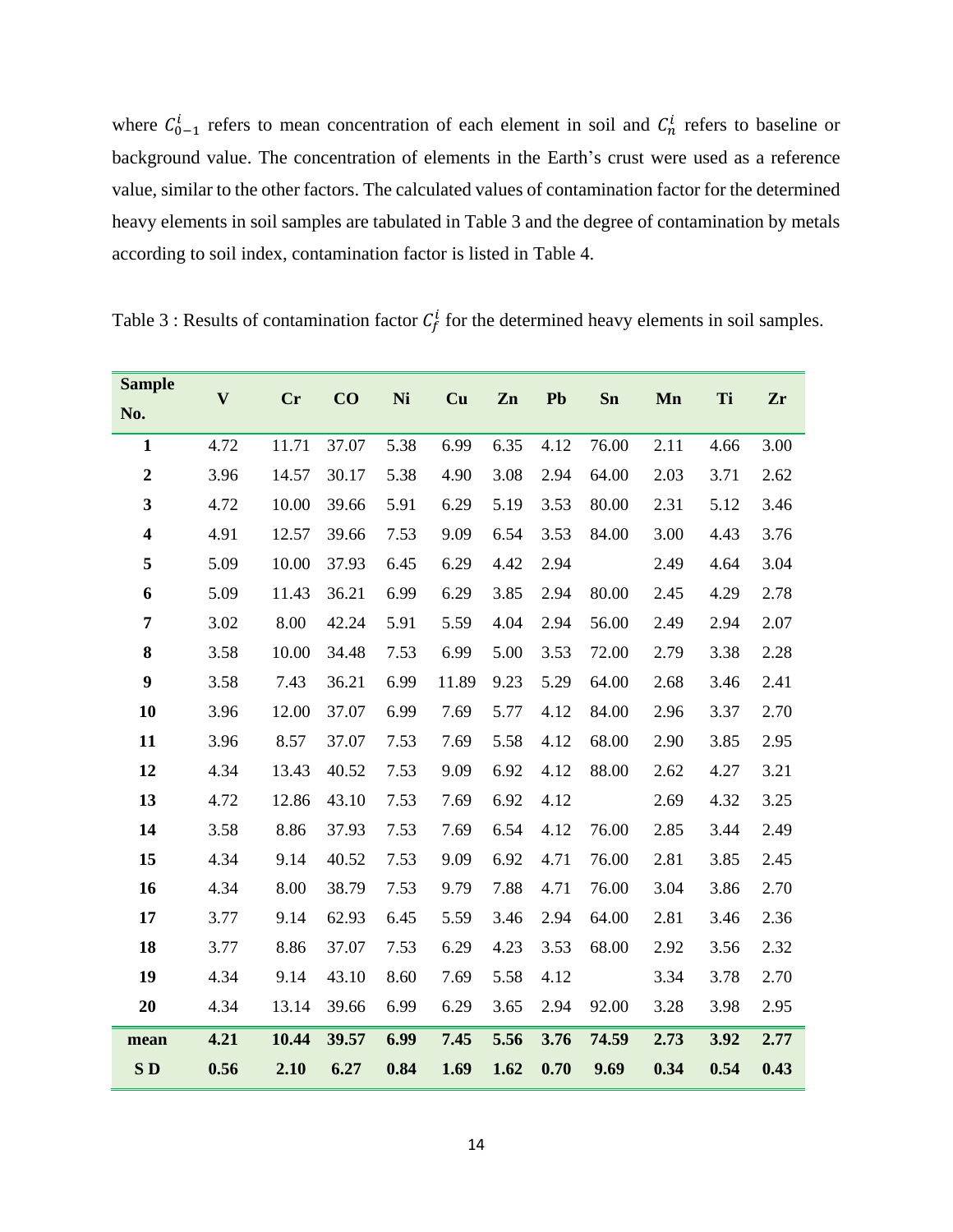| <b>Index</b>     | Value   | Degree of contamination     |
|------------------|---------|-----------------------------|
|                  |         |                             |
| $\mathbf{C_i^f}$ | $<$ 1   | low contamination;          |
|                  | $1 - 3$ | moderate contamination;     |
|                  | $3 - 6$ | considerable contamination; |
|                  | ≥ 6     | very high contamination.    |

Table 4 : Degree of contamination by metals according to soil index, Contamination factor  $(C_f^i)$ .

Mean and standard deviation (S D) values of soil contamination indicators are presented in Table 3. The results showed that the elements Sn (74.59), Co (39.57), Cr (10.44), Cu (7.45) and Ni (6.99) fall in class of very high contamination while V  $(4.21)$ , Zn  $(5.56)$ , Ti  $(3.92)$  and Pb  $(3.76)$  are in class of considerable contamination. Only Mn (2.73) and Zr (2.77) showed moderate level of contamination factor.

#### **3.3 Geoaccumulation index (***Igeo***)**

According to Muller [29], I<sub>geo</sub> was applied to quantify the elemental pollution in soils and assess their related degree. It could be calculated using Müller's equation as follows:

$$
I_{geo} = \log_2\left[\frac{c_n}{1.5 \, B_n}\right] \tag{2}
$$

where  $C_n$  is the measured concentration of an element in the soil,  $B_n$  is the geochemical background of an element (n), and the constant 1.5 is the background matrix correction factor due to lithogenic effects. Table 5 lists the results of geoaccumulation index (Igeo), the mean and S D for the determined heavy elements in soil samples. Degree of contamination by metals according to geoaccumulation soil index (Igeo) is listed in Table 6.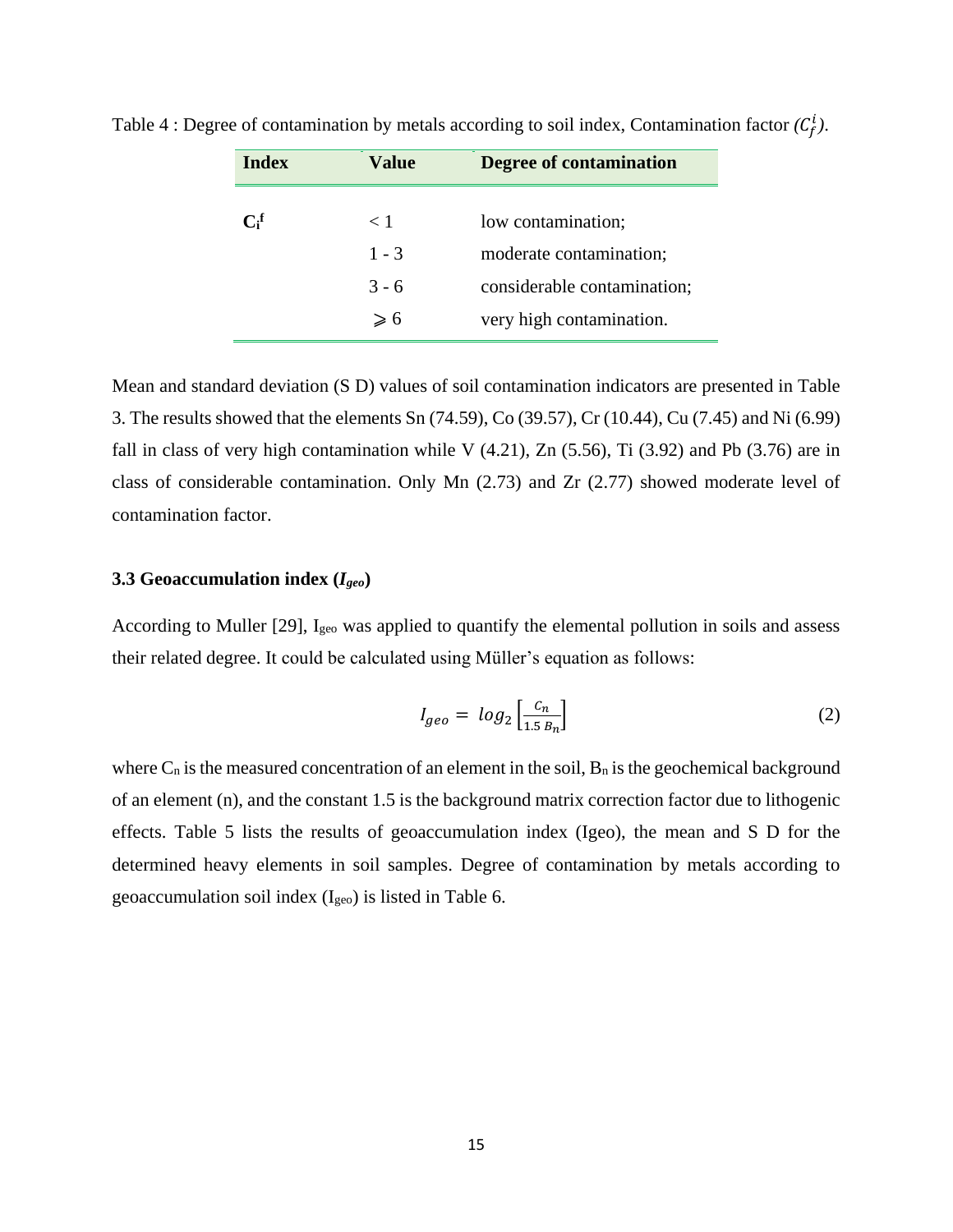| <b>Sampl</b>            | $\mathbf{V}$ | <b>Cr</b> | CO   | Ni   | Cu   | Zn   | Pb   | Sn   | Mn   | Ti   | Zr   |
|-------------------------|--------------|-----------|------|------|------|------|------|------|------|------|------|
| e No.                   |              |           |      |      |      |      |      |      |      |      |      |
| $\mathbf{1}$            | 1.65         | 2.97      | 4.63 | 1.84 | 2.22 | 2.08 | 1.46 | 5.66 | 0.49 | 1.64 | 1.00 |
| $\overline{2}$          | 1.40         | 3.28      | 4.33 | 1.84 | 1.71 | 1.04 | 0.97 | 5.42 | 0.44 | 1.31 | 0.80 |
| $\mathbf{3}$            | 1.65         | 2.74      | 4.72 | 1.98 | 2.07 | 1.79 | 1.23 | 5.74 | 0.63 | 1.77 | 1.21 |
| $\overline{\mathbf{4}}$ | 1.71         | 3.07      | 4.72 | 2.33 | 2.60 | 2.12 | 1.23 | 5.81 | 1.00 | 1.56 | 1.32 |
| 5                       | 1.76         | 2.74      | 4.66 | 2.10 | 2.07 | 1.56 | 0.97 |      | 0.73 | 1.63 | 1.02 |
| 6                       | 1.76         | 2.93      | 4.59 | 2.22 | 2.07 | 1.36 | 0.97 | 5.74 | 0.71 | 1.52 | 0.89 |
| $\overline{7}$          | 1.01         | 2.42      | 4.82 | 1.98 | 1.90 | 1.43 | 0.97 | 5.22 | 0.73 | 0.97 | 0.46 |
| $\bf 8$                 | 1.26         | 2.74      | 4.52 | 2.33 | 2.22 | 1.74 | 1.23 | 5.58 | 0.89 | 1.17 | 0.60 |
| $\boldsymbol{9}$        | 1.26         | 2.31      | 4.59 | 2.22 | 2.99 | 2.62 | 1.82 | 5.42 | 0.83 | 1.21 | 0.68 |
| 10                      | 1.40         | 3.00      | 4.63 | 2.22 | 2.36 | 1.94 | 1.46 | 5.81 | 0.98 | 1.17 | 0.85 |
| 11                      | 1.40         | 2.51      | 4.63 | 2.33 | 2.36 | 1.89 | 1.46 | 5.50 | 0.95 | 1.36 | 0.98 |
| 12                      | 1.53         | 3.16      | 4.76 | 2.33 | 2.60 | 2.21 | 1.46 | 5.87 | 0.80 | 1.51 | 1.10 |
| 13                      | 1.65         | 3.10      | 4.84 | 2.33 | 2.36 | 2.21 | 1.46 |      | 0.85 | 1.52 | 1.12 |
| 14                      | 1.26         | 2.56      | 4.66 | 2.33 | 2.36 | 2.12 | 1.46 | 5.66 | 0.92 | 1.20 | 0.73 |
| 15                      | 1.53         | 2.61      | 4.76 | 2.33 | 2.60 | 2.21 | 1.65 | 5.66 | 0.90 | 1.36 | 0.71 |
| 16                      | 1.53         | 2.42      | 4.69 | 2.33 | 2.71 | 2.39 | 1.65 | 5.66 | 1.02 | 1.36 | 0.85 |
| 17                      | 1.33         | 2.61      | 5.39 | 2.10 | 1.90 | 1.21 | 0.97 | 5.42 | 0.90 | 1.21 | 0.66 |
| 18                      | 1.33         | 2.56      | 4.63 | 2.33 | 2.07 | 1.50 | 1.23 | 5.50 | 0.96 | 1.25 | 0.63 |
| 19                      | 1.53         | 2.61      | 4.84 | 2.52 | 2.36 | 1.89 | 1.46 |      | 1.15 | 1.33 | 0.85 |
| 20                      | 1.53         | 3.13      | 4.72 | 2.22 | 2.07 | 1.28 | 0.97 | 5.94 | 1.13 | 1.41 | 0.98 |
| mean                    | 1.48         | 2.77      | 4.71 | 2.21 | 2.28 | 1.83 | 1.30 | 5.62 | 0.85 | 1.37 | 0.87 |
| SD <sub></sub>          | 0.20         | 0.29      | 0.20 | 0.18 | 0.31 | 0.43 | 0.27 | 0.19 | 0.19 | 0.20 | 0.22 |

Table 5 : Results of geoaccumulation indices (Igeo) for the determined heavy elements in soil samples.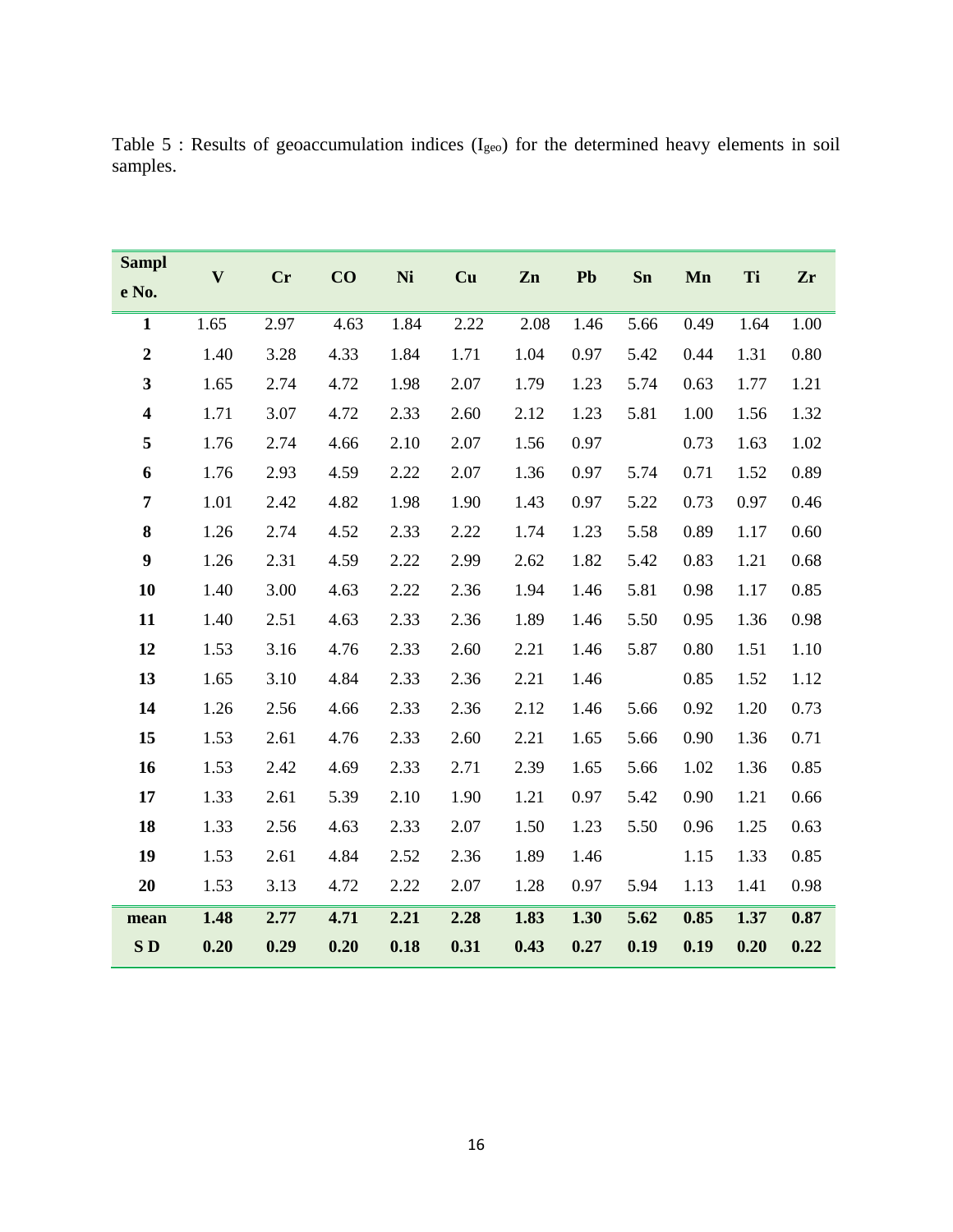| <b>Index</b>  | <b>Value</b> | <b>Degree of contamination</b> |
|---------------|--------------|--------------------------------|
| $I_{\rm geo}$ | < 1          | Uncontaminated                 |
|               | $0-1$        | Uncontaminated-Moderate        |
|               | $1 - 2$      | Moderate                       |
|               | $2 - 3$      | Moderate-Strong                |
|               | $3 - 4$      | Strong                         |
|               | $4 - 5$      | Strong-very strong             |
|               | > 5          | Very strong                    |

Table 6 : Degree of contamination by metals according to geoaccumulation soil index (Igeo).

Comparing the mean values of geoaccumulation factor listed in Table 5 with the degree of contamination classified in Table 6, one can see that the Igeo Index of Sn and Co are in the very strong and Strong-very strong contaminated level respectively. The  $I_{\text{geo}}$  Index of Cr, Ni and Cu fall in moderate-strong category while V, Zn, Pb and Ti show moderate level of Igeo Index. The geoaccumulation index of Mn and Zr is in the range between 0-1 which reveals uncontaminated to moderate contamination level.

#### **3.4 Enrichment factors (***EF***)**

It can be applied to determine whether the surface layers of soils are enriched in trace elements compared with an uncontaminated reference material [30], quantify significant heavy metal inputs above natural levels [31] and evaluate the anthropogenic contribution to the trace metal content in the composite soil collection [32]. The E<sup>F</sup> was based on the standardization of a tested element against a reference one such as Aluminum (Al) or Iron (Fe). The E<sup>F</sup> calculation was expressed as follows:

$$
E_F = \left[ C_X / C_{Ref} \right]_{sample} / \left[ C_X / C_{Ref} \right]_{background}
$$
 (3)

where  $C_x$  is the concentration of the element of interest and  $C_{Ref}$  is the concentration of reference element for normalization. In this work, Aluminum concentration was used to calculate EF. A reference element is the one characterized by low occurrence variability. In this study Aluminum was used as reference element due to its low occurrence. Al is one of the main components of the Earth's crust and its concentration in soil is also connected with some matrix.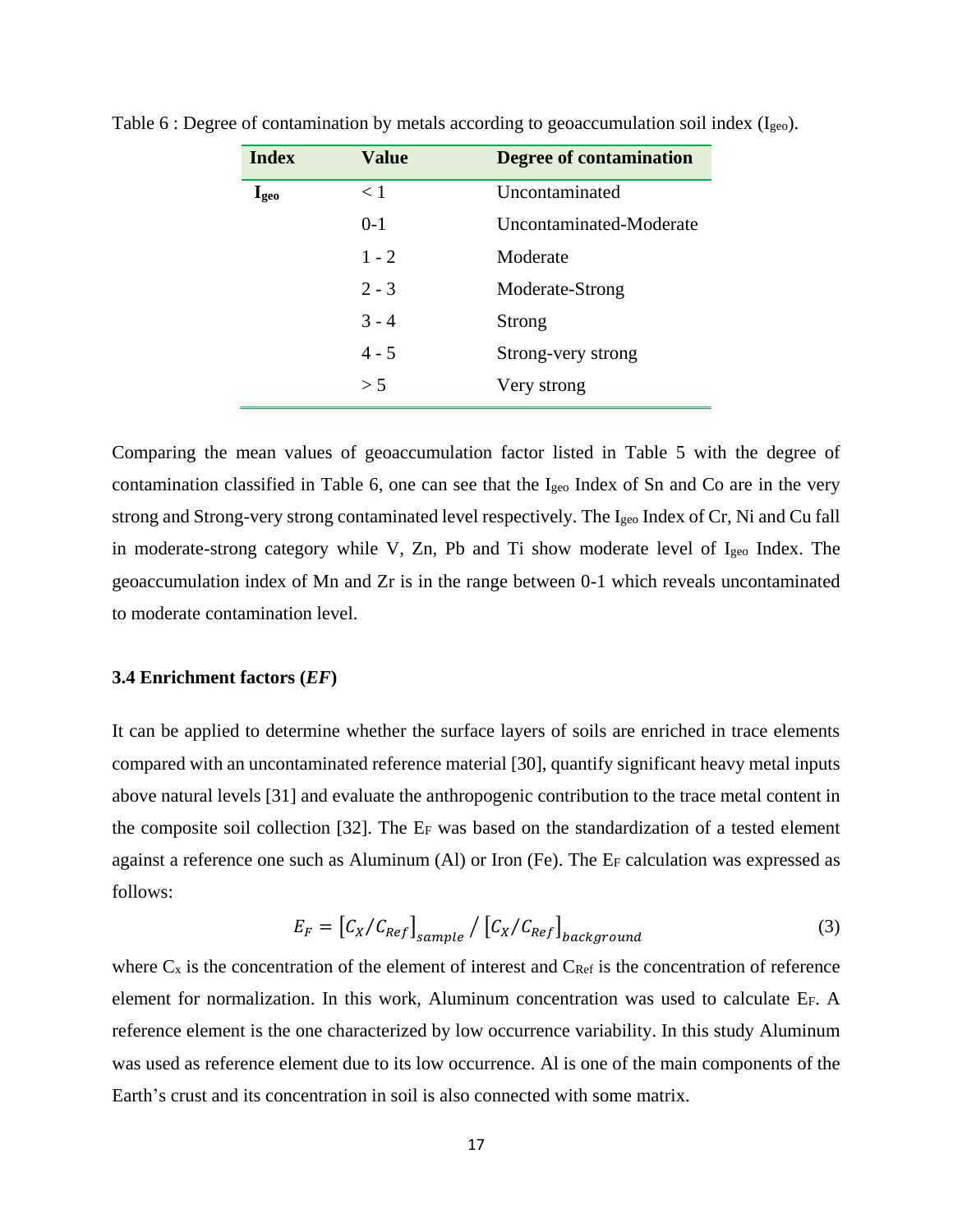| <b>Sample</b>           | $\bf{V}$ | <b>Cr</b> | CO    | Ni   | Cu   | Zn   | Pb   | Sn    | Mn   | Ti   | Zr   |
|-------------------------|----------|-----------|-------|------|------|------|------|-------|------|------|------|
| No.                     |          |           |       |      |      |      |      |       |      |      |      |
| $\mathbf{1}$            | 4.31     | 10.70     | 33.86 | 4.91 | 6.39 | 5.80 | 3.76 | 69.42 | 1.92 | 4.26 | 2.74 |
| $\overline{2}$          | 3.86     | 14.18     | 29.36 | 5.23 | 4.76 | 2.99 | 2.86 | 62.28 | 1.98 | 3.61 | 2.55 |
| 3                       | 4.65     | 9.86      | 39.10 | 5.83 | 6.21 | 5.12 | 3.48 | 78.88 | 2.28 | 5.05 | 3.41 |
| $\overline{\mathbf{4}}$ | 4.96     | 12.72     | 40.12 | 7.62 | 9.20 | 6.62 | 3.57 | 84.99 | 3.03 | 4.48 | 3.80 |
| 5                       | 5.12     | 10.05     | 38.12 | 6.48 | 6.33 | 4.45 | 2.96 | 0.00  | 2.50 | 4.66 | 3.05 |
| 6                       | 5.11     | 11.46     | 36.31 | 7.01 | 6.31 | 3.86 | 2.95 | 80.23 | 2.45 | 4.30 | 2.79 |
| 7                       | 2.55     | 6.76      | 35.71 | 5.00 | 4.73 | 3.41 | 2.49 | 47.34 | 2.10 | 2.48 | 1.75 |
| $\bf{8}$                | 3.18     | 8.87      | 30.57 | 6.67 | 6.20 | 4.43 | 3.13 | 63.83 | 2.47 | 3.00 | 2.02 |
| $\boldsymbol{9}$        | 3.00     | 6.22      | 30.34 | 5.86 | 9.96 | 7.73 | 4.44 | 53.62 | 2.24 | 2.90 | 2.02 |
| 10                      | 3.73     | 11.29     | 34.89 | 6.58 | 7.24 | 5.43 | 3.88 | 79.05 | 2.79 | 3.17 | 2.54 |
| 11                      | 3.50     | 7.57      | 32.75 | 6.65 | 6.80 | 4.93 | 3.64 | 60.08 | 2.57 | 3.40 | 2.61 |
| 12                      | 4.18     | 12.93     | 39.03 | 7.25 | 8.76 | 6.67 | 3.97 | 84.76 | 2.52 | 4.12 | 3.09 |
| 13                      | 4.57     | 12.46     | 41.78 | 7.30 | 7.46 | 6.71 | 3.99 | 0.00  | 2.61 | 4.18 | 3.15 |
| 14                      | 3.14     | 7.77      | 33.26 | 6.60 | 6.74 | 5.73 | 3.61 | 66.63 | 2.50 | 3.02 | 2.18 |
| 15                      | 3.73     | 7.87      | 34.87 | 6.48 | 7.82 | 5.96 | 4.05 | 65.40 | 2.42 | 3.32 | 2.11 |
| 16                      | 3.78     | 6.97      | 33.78 | 6.55 | 8.53 | 6.87 | 4.10 | 66.18 | 2.64 | 3.36 | 2.35 |
| 17                      | 3.41     | 8.26      | 56.83 | 5.83 | 5.05 | 3.13 | 2.66 | 57.79 | 2.54 | 3.13 | 2.13 |
| 18                      | 3.25     | 7.62      | 31.90 | 6.48 | 5.42 | 3.64 | 3.04 | 58.51 | 2.51 | 3.06 | 2.00 |
| 19                      | 3.93     | 8.28      | 39.05 | 7.79 | 6.97 | 5.05 | 3.73 | 0.00  | 3.03 | 3.43 | 2.45 |
| 20                      | 4.12     | 12.49     | 37.68 | 6.64 | 5.98 | 3.47 | 2.79 | 87.42 | 3.12 | 3.78 | 2.81 |
| mean                    | 3.90     | 9.72      | 36.47 | 6.44 | 6.84 | 5.10 | 3.45 | 58.32 | 2.51 | 3.64 | 2.58 |
| SD                      | 0.73     | 2.41      | 5.93  | 0.80 | 1.44 | 1.41 | 0.55 | 27.42 | 0.32 | 0.68 | 0.53 |
|                         |          |           |       |      |      |      |      |       |      |      |      |

Table 7 : Results of Enrichment Factor (EF) for the determined elements in soil samples.

Table 8 : Degree of contamination by metals according to soil index, Enrichment Factor (EF).

| <b>Index</b> | <b>Value</b> | <b>Degree of contamination</b> |
|--------------|--------------|--------------------------------|
| ${\bf E_F}$  | $1.1 - 2$    | Slight                         |
|              | $2.1 - 4$    | Moderate                       |
|              | $4.1 - 8$    | Severe                         |
|              | $8.1 - 16$   | Very severe                    |
|              | >16          | Excessive                      |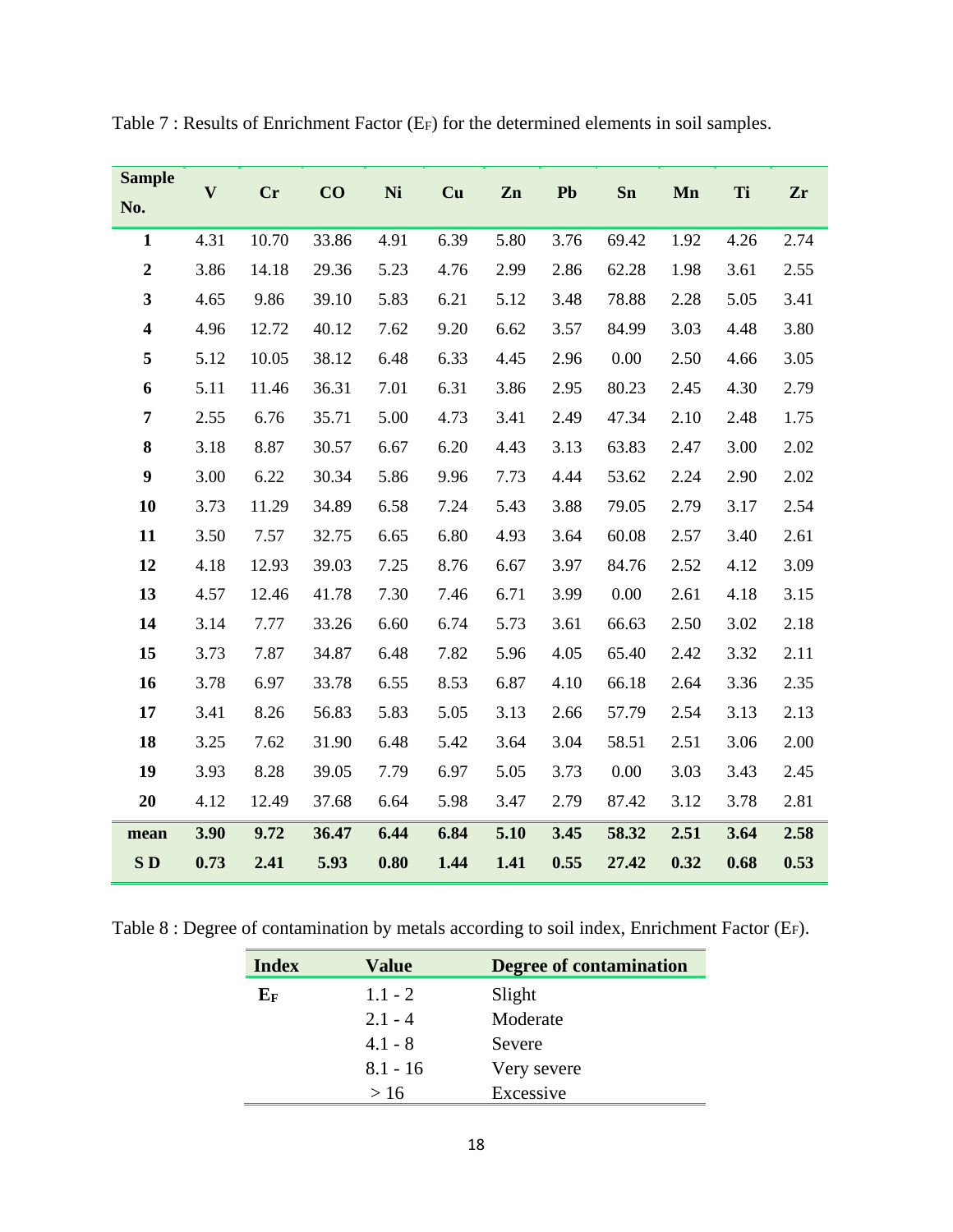The Enrichment factor (EF) values calculation results listed in Table 7 show that the investigated agricultural soil can be assessed to be excessive polluted with Sn and Co, very severe polluted with Cr, severe polluted with Ni, Cu and Zn, moderate polluted with V, Pb, Mn, Ti and Zr.

### **4. Conclusion**

This study shows that concentrations of V, Cr, Co, Ni, Cu, Zn, Pb, Sn, Mn, Ti and Zr exceeded recommended limits in the agricultural soil and their background concentration in the Earth's continental crust by factors of 37 for Sn; 11.5 for Co; 5.7 for Cr; 2.6 for Ni; 1.7 for V; 8.16 for Zn and cu; 1.4 for Zn and 0.9 for Pb. Tin (Sn) and cobalt (Co) showed significantly high concentration limits. The contamination factor showed that all soil samples were in the very high- considerable moderate and moderate contaminated categories. The Igeo Index showed that most of the samples sites were classified as moderately contaminated. Sn and Co were strong-very strong contaminated while Mn and Zr were uncontaminated-moderate level. The EF decreased in the order of  $Sn > Co$  $> Cr > Cu > Ni > Zn > V > Ti > Pb > Zr > Mn$ , indicating that the study areas were severely contaminated with Sn and Co. High concentration of these toxic elements in soil is responsible for the development of toxicity in agriculture products, which in turn affects human life. In addition to the anthropogenic activities and geogenic sources, sewage water which used for irrigation could be one of the main reasons of high level of heavy metals in the studied area. The government should manage strategies to address soil pollution in the agricultural areas, setting irrigation water quality standards and wastewater treatment plant management.

## **Acknowledgements**

This work was funded by American Institute for Yemeni Students (AIYS). Author appreciates the help of National Atomic Energy Commission (NATEC), Sana'a, Yemen to conduct the XRF experiments.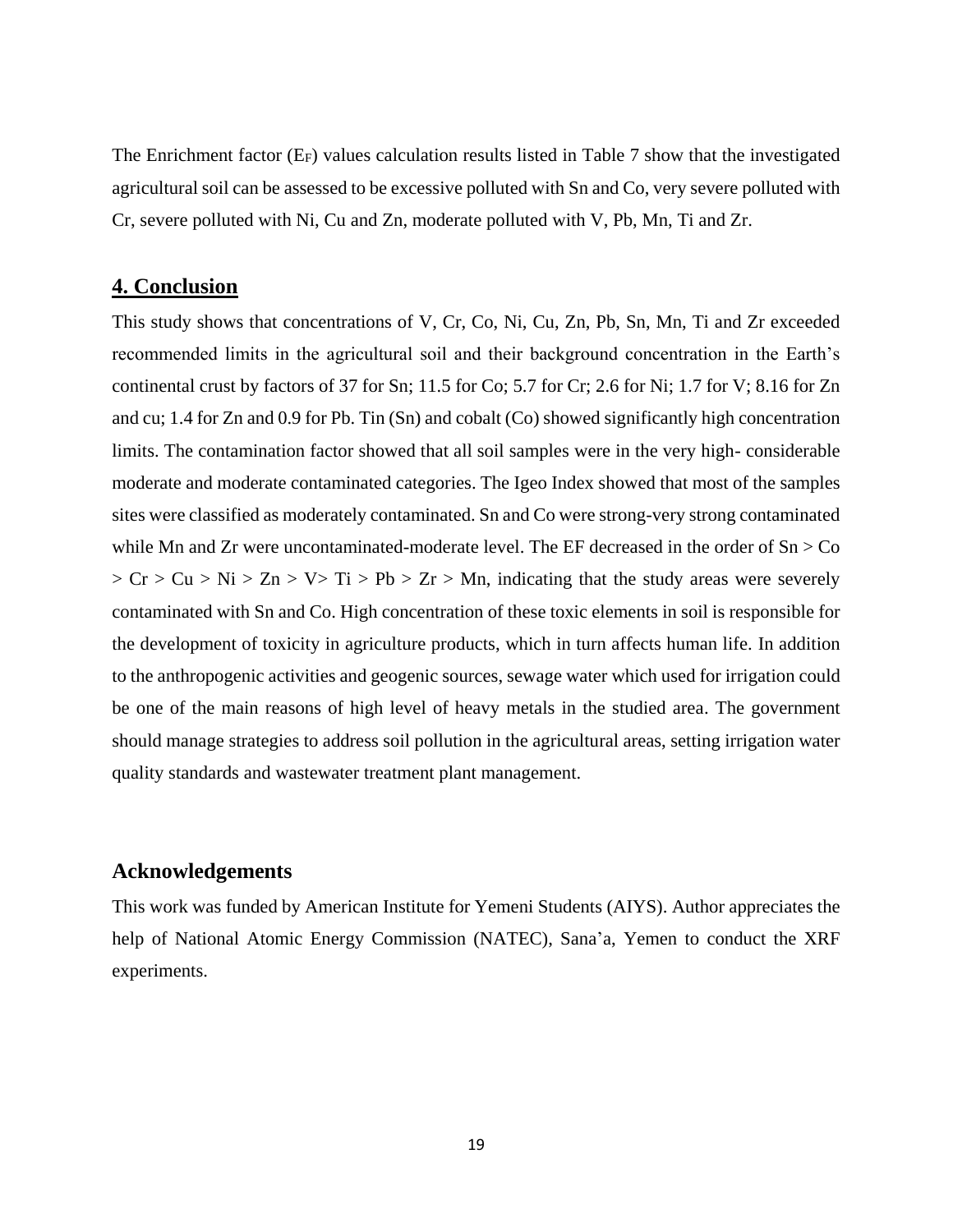#### **References**

- [1] R. H. Merry, Tiller, K.G., Distribution and budget of cadmium and lead in an agricultural region near Adelaide, South Australia. Water Air Soil Pollut. 57/58 (1991) 171–180.
- [2] S. Khan, Q. Cao, Y.M. Zheng, Y.Z. Huang, Zhu, Y.G., 2008. Health risks of heavy metals in contaminated soils and food crops irrigated with wastewater in Beijing, China. Environ. Pollut. 152, 686e692.
- [3] Y. Li, X. Gou, G. Wang, Q. Zhang, Q. Su, G. Xiao, Heavy metal contamination and source in arid agricultural soil in central Gansu Province, China, J. Environ. Sci. 20 (2008) 607–612
- [4] B.J. Alloway, D.C. Ayres, Chemical Principles of Environmental Pollution, second edition, Blackie Academic and Professional, Chapman and Hall, London, 1997, pp 208–211.
- [5] J.O. Nriagu, Production and uses of chromium, in: J.O. Nriagu, E. Niebner (Eds.), Chromium in the Natural and Human Environments, Wiley, New York, 1988, pp. 81–104.
- [6] M. Harmanescu, L.M. Alda, D.M. Bordean, I. Gogoasa, I. Gergen, Heavy metals health risk assessment for population via consumption of vegetables grown in old mining area; a case study: Banat County, Romania. Chem. Central J. 5, (2011) 64-64.
- [7] Q. Wu, J.Y.S. Leung, X. Geng, S. Chen, X. Huang, H. Li, Z. Huang, L. Zhu, J. Chen, Y. Lu, Heavy metal contamination of soil and water in the vicinity of an abandoned e-waste recycling site: implications for dissemination of heavy metals. [Sci Total Environ.,](https://www.ncbi.nlm.nih.gov/pubmed/25460954) 15;506-507 (2015) 217-25.
- [8] L.P. Cui, J.F. Bai, Y.H. Shi, S.L. Yan, W.H. Huang, X.Y. Tang, Heavy metals in soil contaminated by coal mining activity. Acta Pedol. Sin. 41 (6), (2004) 896-904 (in Chinese).
- [9] J. Wang, E.H. Hansen, Trends and prespectives of flow injection/sequential injection on-line sample-pretreatments schemes coupled to ETAAS, TRACTrends Anal. Chem. 24 (2005) 1–8.
- [10] D.J. Butcher, Advances in inductively coupled plasma optical emission spectrometry for environmental analysis, Instrum. Sci. Technol. 38 (2010) 458–469
- [11] N.J. Miller Ihli, S.A. Baker, Trace element composition of municipal waters in the United States: a comparison of ICP-AES and ICP-MS methods, J. Food Compos. Anal. 14 (2006) 619–629
- [12] D.J. Kalnicky, R. Singhvi, Field portable XRF analysis of environmental samples, J. Hazard. Mater. 83 (2001) 93–122.
- [13] K. Tsuji, K. Nakano, H. Hayashi, K. Hayashi, C.U. Ro, Anal. Chem. 80 (12) (2008) 4421– 4454.
- [14] S. Armenta, S. Garrigues, M. de la Guardia, Trends Anal. Chem. 27 (2008) 497.
- [15] PACER Consultants. (2006), Studies & Design the Reuse of Wastewater from Sana'a Wastewater Treatment Plant.
- [16] Canadian Council of Ministers of the Environment, 2009. Canadian Soil Quality Guidelines for the - Protection of Environmental and Human Health, Summary Tables.
- [17] K. Hans Wedepohl, The composition of the continental crust, Geochimica et Cosmochimica
	- Acta, Vol. 59, No. 7, (1995) 1217-1232,
- [18] Kabata-Pendias, Trace Elements in Soils and Plants (3rd ed.), CRC Press, Boca Raton, FL, 2001.